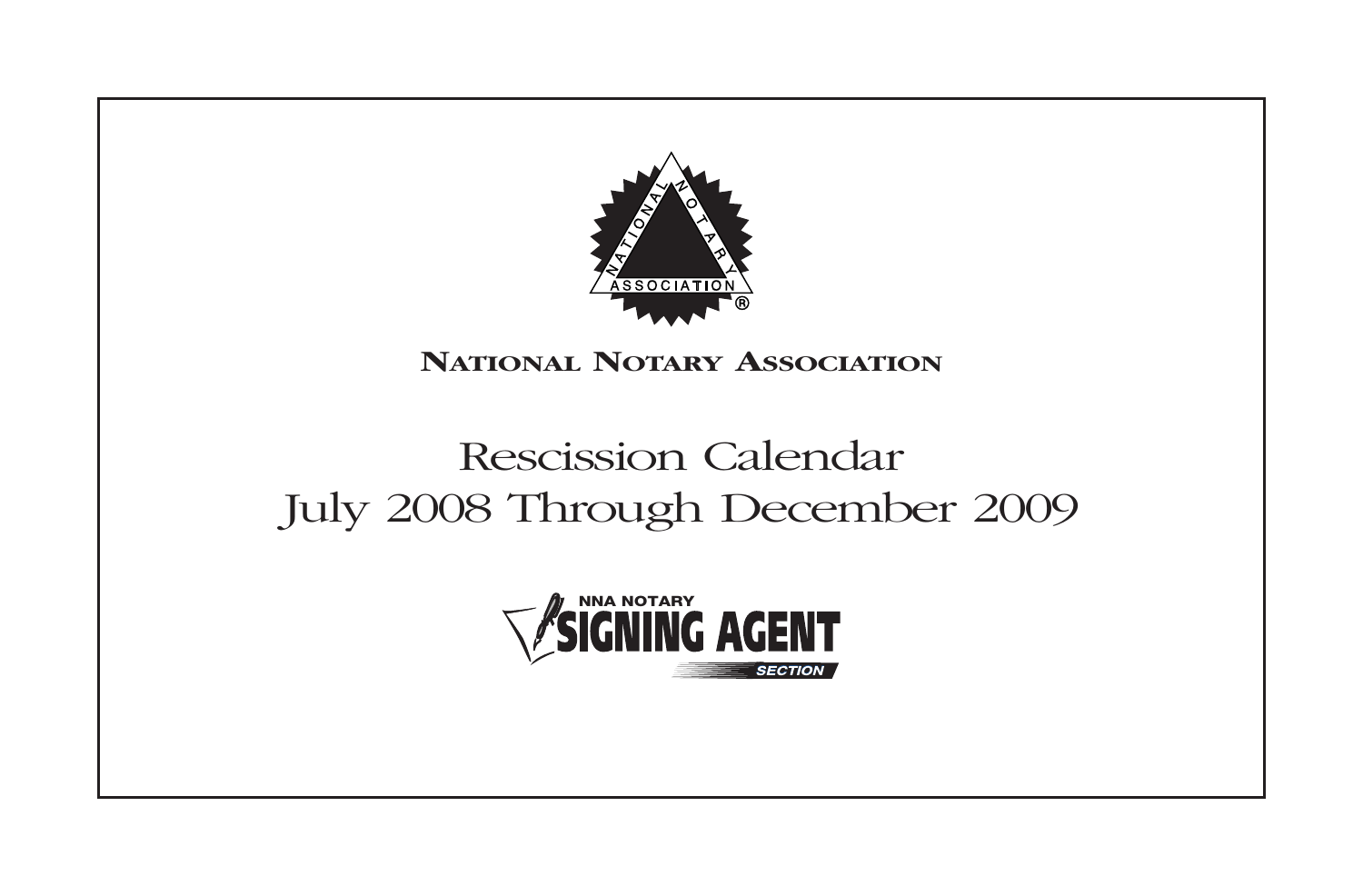Published by:



#### **National Notary Association**

*The Nation's Professional Notary Organization®* 9350 De Soto Avenue, P.O. Box 2402 Chatsworth, CA 91313-2402 Telephone: 1-818-739-4000 www.NationalNotary.org

Copyright © 2008 National Notary Association ALL RIGHTS RESERVED. No part of this calendar may be reproduced in any form without permission in writing from the publisher.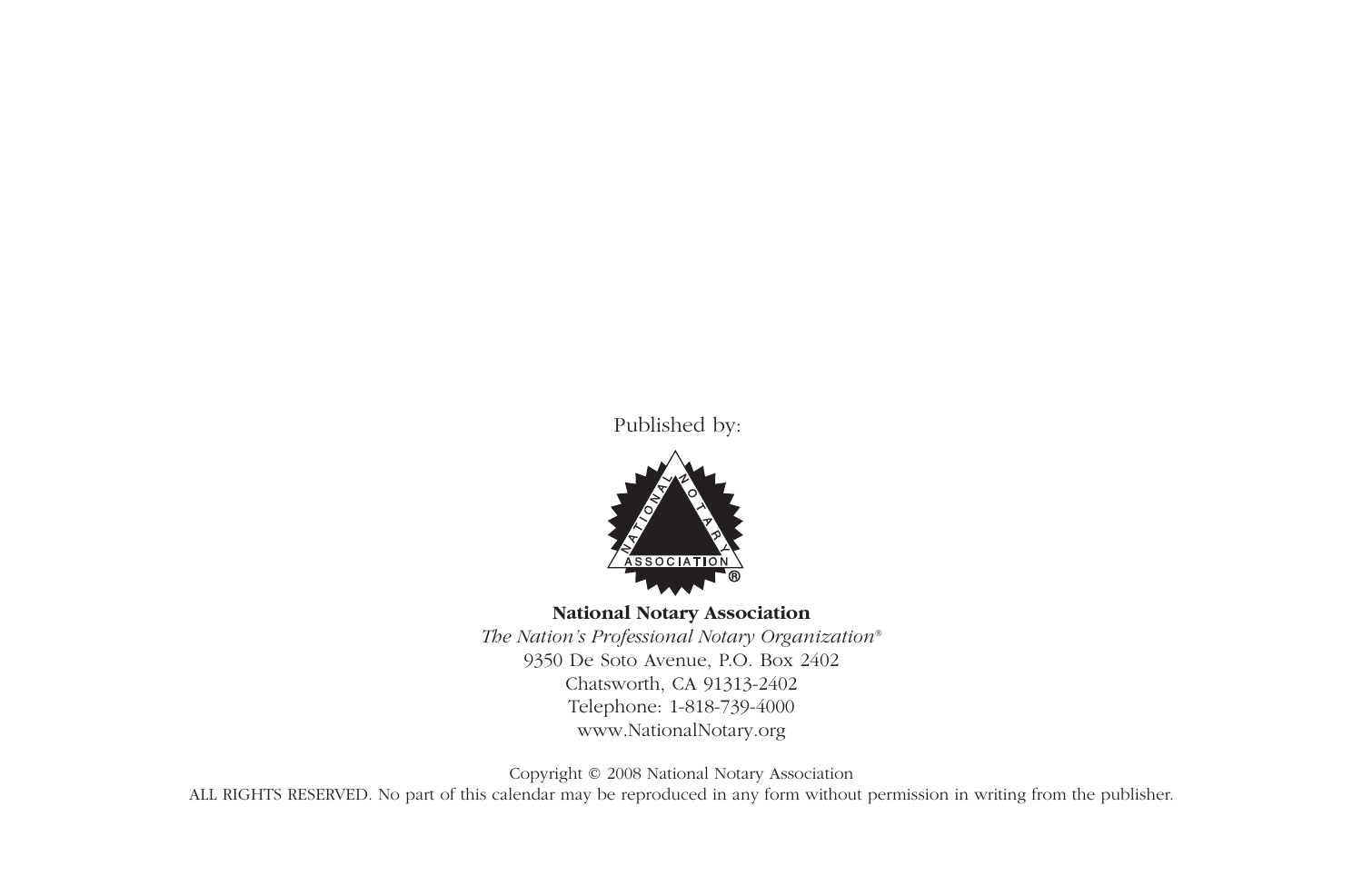#### **What Is a Rescission Period?**

If a loan includes a rescission option, the borrower is given three (3) business days to cancel, beginning with the next business day following either the signing date, the date the borrower receives the Truth in Lending Disclosure, or the date the borrower receives the Notice of Right to Cancel — whichever occurs last. This is called a rescission period.

### **Calculating the Rescission Date**

For purposes of rescission date calculation, business days include any day of the week, except Sunday and the following ten federal legal holidays: New Year's Day — January 1, Martin Luther King Jr.'s Birthday — third Monday of January, Presidents Day — third Monday of February, Memorial Day — last Monday of May, Independence Day — July 4, Labor Day — first Monday of September, Columbus Day — second Monday of October, Veterans Day — November 11, Thanksgiving Day — fourth Thursday of November, and Christmas Day — December 25.

Note that four of the above-listed holidays are date-specific, falling on the same date each year, regardless of when the holiday is observed nationally. Thus, when one of these dates falls on a weekend, the day the holiday is actually observed (e.g. the preceding Friday or following Monday) is still considered a business day in the rescission calendar.

### **Rescinding a Loan Transaction**

To rescind a loan transaction, the borrower must provide written notice by midnight of the third business day. The notification to cancel need not be received by the lender or even postmarked by the deadline; it only must be mailed by the deadline. For example, if the rescission period ends at midnight on Saturday and a rescission notice is mailed on Saturday evening at 10:00 p.m., the loan is considered cancelled even though the notice will not be postmarked until Monday.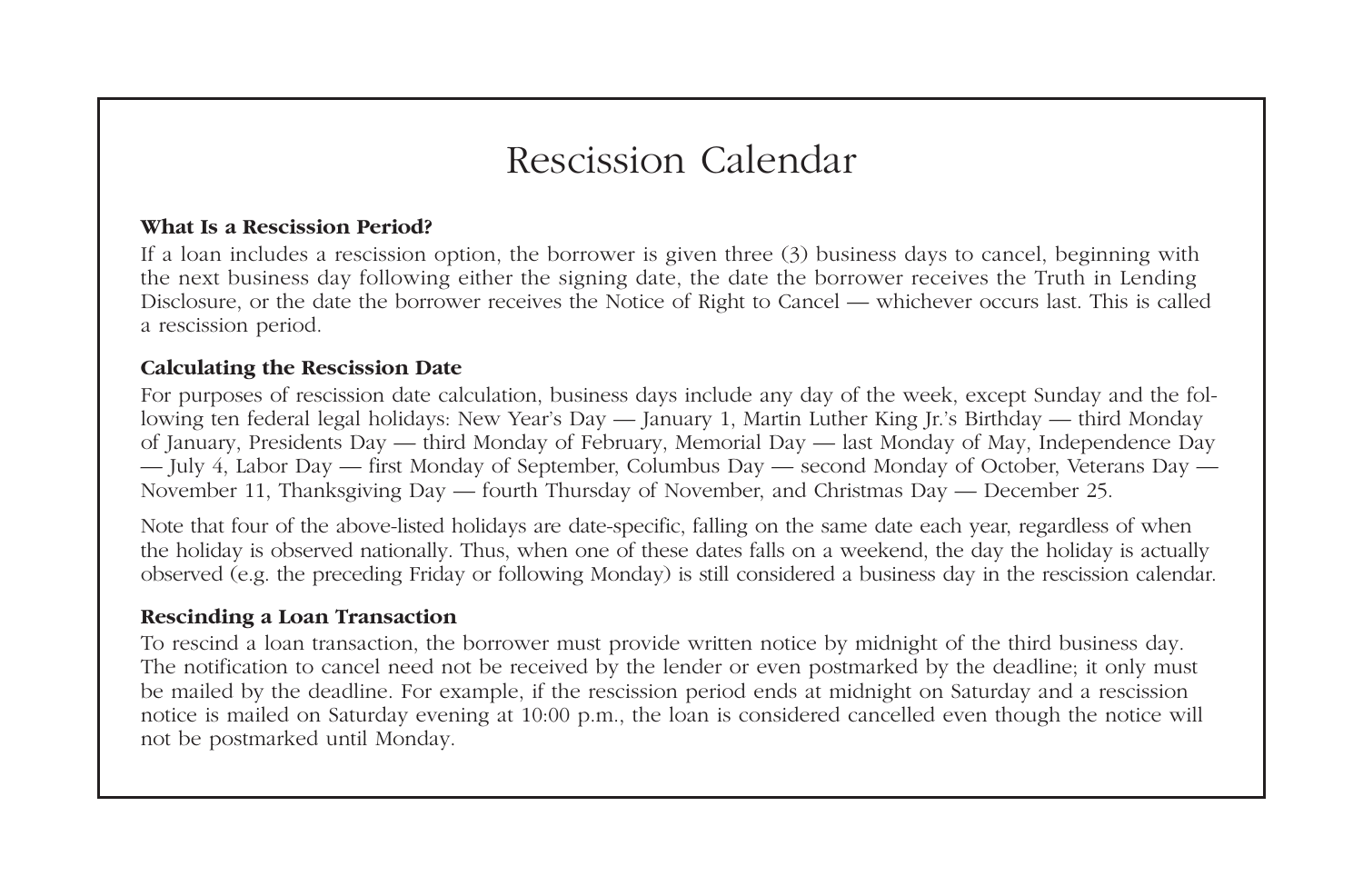| <b>Sun</b>         | Mon                       | <b>Tue</b>               | <b>Wed</b>                    | <b>Thu</b>              | Fri                                                   | <b>Sat</b>       |
|--------------------|---------------------------|--------------------------|-------------------------------|-------------------------|-------------------------------------------------------|------------------|
|                    |                           | <b>Ends</b><br>7/5       | $\overline{2}$<br>Ends<br>7/7 | 3<br><b>Ends</b><br>7/8 | <b>Holiday 4</b><br>Independence<br>Day<br>Ends $7/8$ | 5<br>Ends<br>7/9 |
| 6                  | $\overline{7}$            | 8                        | 9                             | 10                      | 11                                                    | 12               |
| <b>Ends</b>        | Ends                      | <b>Ends</b>              | <b>Ends</b>                   | <b>Ends</b>             | <b>Ends</b>                                           | <b>Ends</b>      |
| 7/9                | 7/10                      | 7/11                     | 7/12                          | 7/14                    | 7/15                                                  | 7/16             |
| 13                 | 14                        | 15                       | 16                            | 17                      | 18                                                    | 19               |
| Ends               | <b>Ends</b>               | <b>Ends</b>              | <b>Ends</b>                   | Ends                    | <b>Ends</b>                                           | Ends             |
| 7/16               | 7/17                      | 7/18                     | 7/19                          | 7/21                    | 7/22                                                  | 7/23             |
| 20                 | 21                        | 22                       | 23                            | 24                      | 25                                                    | 26               |
| <b>Ends</b>        | <b>Ends</b>               | <b>Ends</b>              | <b>Ends</b>                   | Ends                    | <b>Ends</b>                                           | <b>Ends</b>      |
| 7/23               | 7/24                      | 7/25                     | 7/26                          | 7/28                    | 7/29                                                  | 7/30             |
| 27<br>Ends<br>7/30 | 28<br><b>Ends</b><br>7/31 | 29<br><b>Ends</b><br>8/1 | 30<br><b>Ends</b><br>8/2      | 31<br>Ends<br>8/4       |                                                       |                  |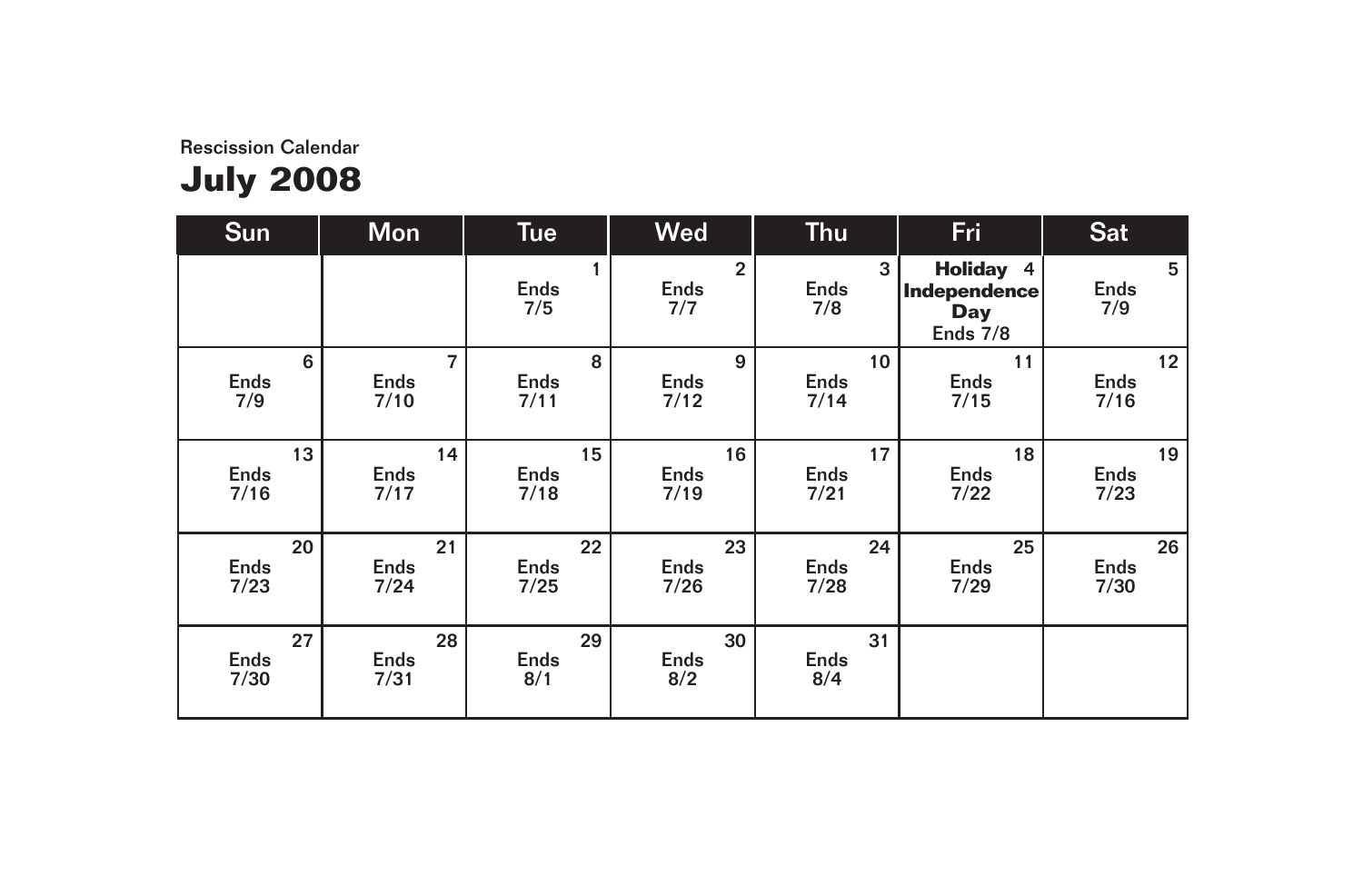# **August 2008**

| <b>Sun</b>                                | <b>Mon</b>                | <b>Tue</b>                | <b>Wed</b>                | <b>Thu</b>               | Fri                      | <b>Sat</b>                           |
|-------------------------------------------|---------------------------|---------------------------|---------------------------|--------------------------|--------------------------|--------------------------------------|
|                                           |                           |                           |                           |                          | <b>Ends</b><br>8/5       | $\overline{2}$<br><b>Ends</b><br>8/6 |
| 3                                         | $\overline{4}$            | 5                         | 6                         | $\overline{7}$           | 8                        | 9                                    |
| Ends                                      | <b>Ends</b>               | <b>Ends</b>               | <b>Ends</b>               | <b>Ends</b>              | <b>Ends</b>              | <b>Ends</b>                          |
| 8/6                                       | 8/7                       | 8/8                       | 8/9                       | 8/11                     | 8/12                     | 8/13                                 |
| 10 <sup>°</sup>                           | 11                        | 12                        | 13                        | 14                       | 15                       | 16                                   |
| Ends                                      | <b>Ends</b>               | <b>Ends</b>               | <b>Ends</b>               | <b>Ends</b>              | <b>Ends</b>              | <b>Ends</b>                          |
| 8/13                                      | 8/14                      | 8/15                      | 8/16                      | 8/18                     | 8/19                     | 8/20                                 |
| 17                                        | 18                        | 19                        | 20                        | 21                       | 22                       | 23                                   |
| Ends                                      | <b>Ends</b>               | <b>Ends</b>               | <b>Ends</b>               | <b>Ends</b>              | <b>Ends</b>              | <b>Ends</b>                          |
| 8/20                                      | 8/21                      | 8/22                      | 8/23                      | 8/25                     | 8/26                     | 8/27                                 |
| Ends<br>24<br>8/27<br>31<br>Ends<br>$9/4$ | 25<br><b>Ends</b><br>8/28 | 26<br><b>Ends</b><br>8/29 | 27<br><b>Ends</b><br>8/30 | 28<br><b>Ends</b><br>9/2 | 29<br><b>Ends</b><br>9/3 | 30<br><b>Ends</b><br>9/4             |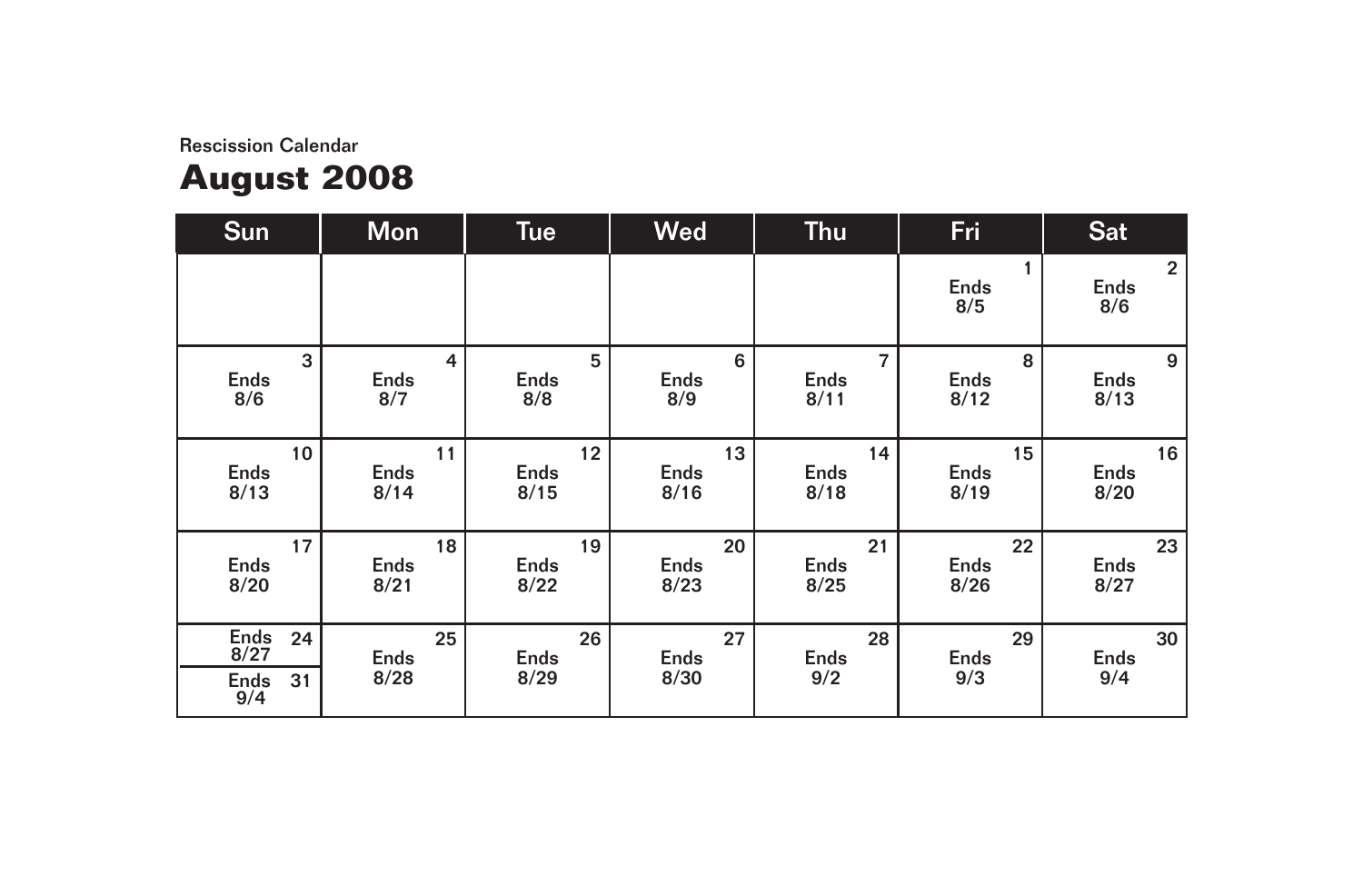# **September 2008**

| Sun                       | <b>Mon</b>                                          | <b>Tue</b>                           | <b>Wed</b>              | <b>Thu</b>              | Fri                     | <b>Sat</b>               |
|---------------------------|-----------------------------------------------------|--------------------------------------|-------------------------|-------------------------|-------------------------|--------------------------|
|                           | 1<br><b>Holiday</b><br><b>Labor Day</b><br>Ends 9/4 | $\overline{2}$<br><b>Ends</b><br>9/5 | 3<br><b>Ends</b><br>9/6 | 4<br><b>Ends</b><br>9/8 | 5<br><b>Ends</b><br>9/9 | 6<br><b>Ends</b><br>9/10 |
| $\overline{7}$            | 8                                                   | 9                                    | 10 <sup>°</sup>         | 11                      | 12                      | 13                       |
| <b>Ends</b>               | <b>Ends</b>                                         | <b>Ends</b>                          | <b>Ends</b>             | <b>Ends</b>             | <b>Ends</b>             | <b>Ends</b>              |
| 9/10                      | 9/11                                                | 9/12                                 | 9/13                    | 9/15                    | 9/16                    | 9/17                     |
| 14                        | 15                                                  | 16                                   | 17                      | 18                      | 19                      | 20                       |
| <b>Ends</b>               | <b>Ends</b>                                         | <b>Ends</b>                          | <b>Ends</b>             | <b>Ends</b>             | <b>Ends</b>             | <b>Ends</b>              |
| 9/17                      | 9/18                                                | 9/19                                 | 9/20                    | 9/22                    | 9/23                    | 9/24                     |
| 21                        | 22                                                  | 23                                   | 24                      | 25                      | 26                      | 27                       |
| <b>Ends</b>               | <b>Ends</b>                                         | <b>Ends</b>                          | <b>Ends</b>             | <b>Ends</b>             | <b>Ends</b>             | <b>Ends</b>              |
| 9/24                      | 9/25                                                | 9/26                                 | 9/27                    | 9/29                    | 9/30                    | 10/1                     |
| 28<br><b>Ends</b><br>10/1 | 29<br><b>Ends</b><br>10/2                           | 30<br>Ends<br>10/3                   |                         |                         |                         |                          |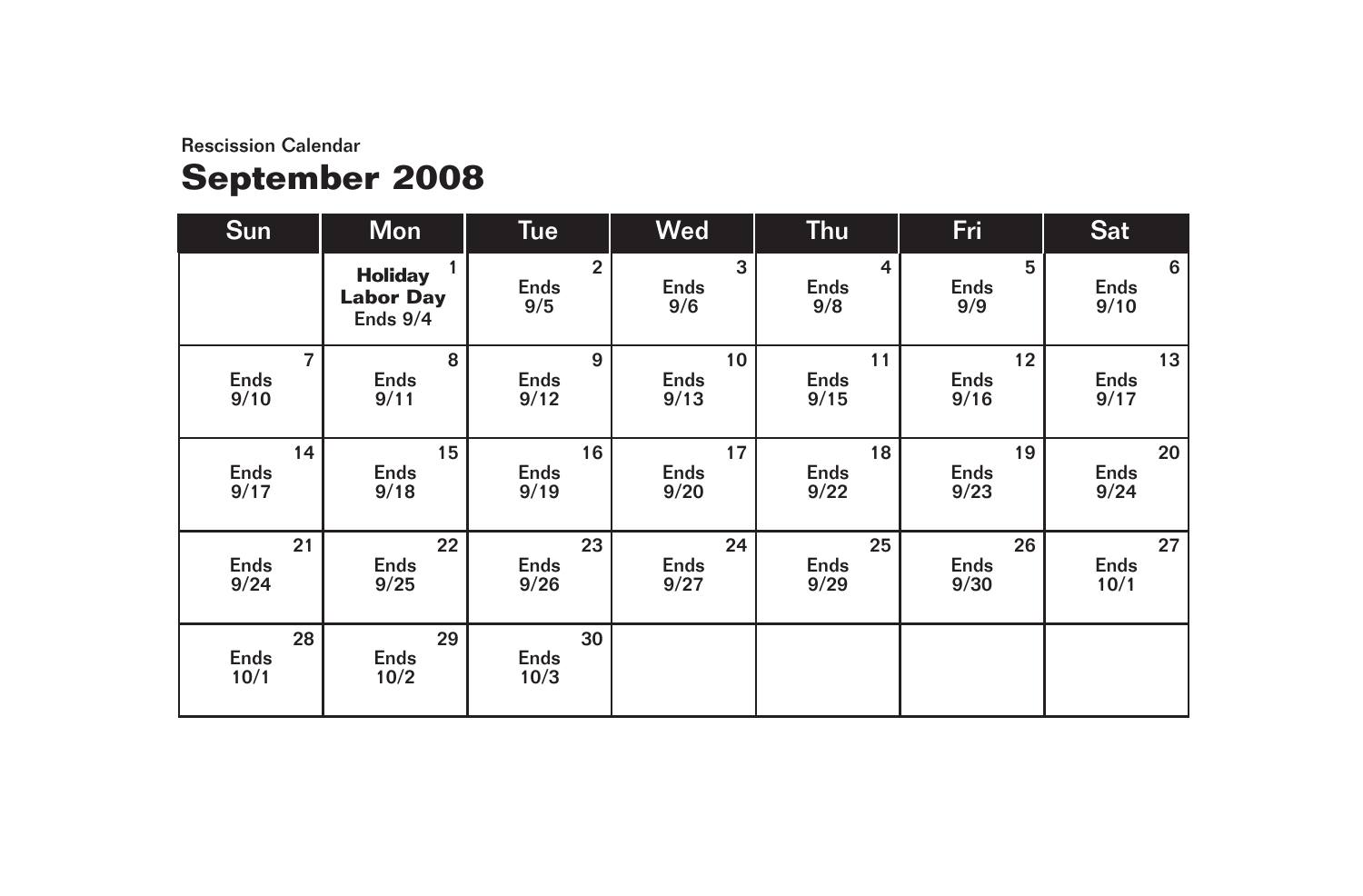### Rescission Calendar **October 2008**

| <b>Sun</b>                 | <b>Mon</b>                                                | <b>Tue</b>                 | <b>Wed</b>                 | <b>Thu</b>                            | Fri                        | <b>Sat</b>                 |
|----------------------------|-----------------------------------------------------------|----------------------------|----------------------------|---------------------------------------|----------------------------|----------------------------|
|                            |                                                           |                            | <b>Ends</b><br>10/4        | $\overline{2}$<br><b>Ends</b><br>10/6 | 3<br><b>Ends</b><br>10/7   | 4<br><b>Ends</b><br>10/8   |
| 5                          | 6                                                         | $\overline{7}$             | 8                          | 9                                     | 10 <sup>1</sup>            | 11                         |
| Ends                       | <b>Ends</b>                                               | <b>Ends</b>                | <b>Ends</b>                | <b>Ends</b>                           | <b>Ends</b>                | <b>Ends</b>                |
| 10/8                       | 10/9                                                      | 10/10                      | 10/11                      | 10/14                                 | 10/15                      | 10/16                      |
| 12<br><b>Ends</b><br>10/16 | Holiday 13<br><b>Columbus</b><br><b>Day</b><br>Ends 10/16 | 14<br><b>Ends</b><br>10/17 | 15<br><b>Ends</b><br>10/18 | 16<br><b>Ends</b><br>10/20            | 17<br><b>Ends</b><br>10/21 | 18<br><b>Ends</b><br>10/22 |
| 19                         | 20                                                        | 21                         | 22                         | 23                                    | 24                         | 25                         |
| <b>Ends</b>                | <b>Ends</b>                                               | <b>Ends</b>                | <b>Ends</b>                | <b>Ends</b>                           | <b>Ends</b>                | <b>Ends</b>                |
| 10/22                      | 10/23                                                     | 10/24                      | 10/25                      | 10/27                                 | 10/28                      | 10/29                      |
| 26                         | 27                                                        | 28                         | 29                         | 30                                    | 31                         |                            |
| <b>Ends</b>                | <b>Ends</b>                                               | <b>Ends</b>                | <b>Ends</b>                | <b>Ends</b>                           | <b>Ends</b>                |                            |
| 10/29                      | 10/30                                                     | 10/31                      | 11/1                       | 11/3                                  | 11/4                       |                            |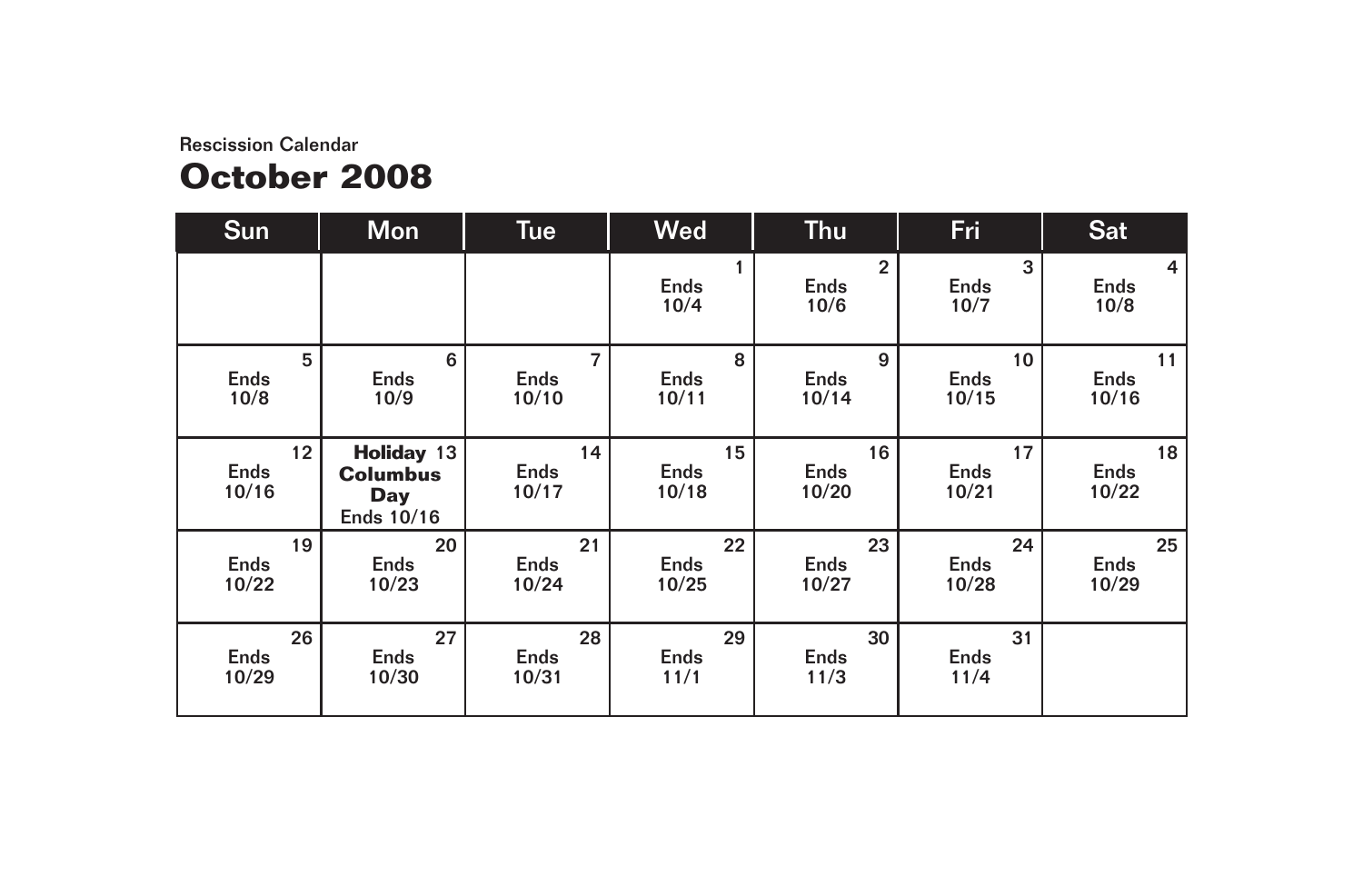## **November 2008**

| <b>Sun</b>                                | <b>Mon</b>                              | Tue                                                       | <b>Wed</b>                 | <b>Thu</b>                                                   | Fri                                    | <b>Sat</b>                 |
|-------------------------------------------|-----------------------------------------|-----------------------------------------------------------|----------------------------|--------------------------------------------------------------|----------------------------------------|----------------------------|
|                                           |                                         |                                                           |                            |                                                              |                                        | <b>Ends</b><br>11/5        |
| $\overline{2}$<br><b>Ends</b><br>11/5     | 3<br><b>Ends</b><br>11/6                | 4<br><b>Ends</b><br>11/7                                  | 5<br><b>Ends</b><br>11/8   | 6<br><b>Ends</b><br>11/10                                    | $\overline{7}$<br><b>Ends</b><br>11/12 | 8<br><b>Ends</b><br>11/13  |
| 9<br>Ends<br>11/13                        | 10 <sup>°</sup><br><b>Ends</b><br>11/14 | <b>Holiday 11</b><br><b>Veterans</b><br>Day<br>Ends 11/14 | 12<br><b>Ends</b><br>11/15 | 13<br><b>Ends</b><br>11/17                                   | 14<br><b>Ends</b><br>11/18             | 15<br><b>Ends</b><br>11/19 |
| 16<br><b>Ends</b><br>11/19                | 17<br><b>Ends</b><br>11/20              | 18<br><b>Ends</b><br>11/21                                | 19<br><b>Ends</b><br>11/22 | 20<br><b>Ends</b><br>11/24                                   | 21<br><b>Ends</b><br>11/25             | 22<br><b>Ends</b><br>11/26 |
| 23<br>Ends<br>11/26<br>30<br>Ends<br>12/3 | 24<br><b>Ends</b><br>11/28              | 25<br><b>Ends</b><br>11/29                                | 26<br><b>Ends</b><br>12/1  | Holiday 27<br><b>Thanksgiving</b><br>Day<br><b>Ends 12/1</b> | 28<br><b>Ends</b><br>12/2              | 29<br><b>Ends</b><br>12/3  |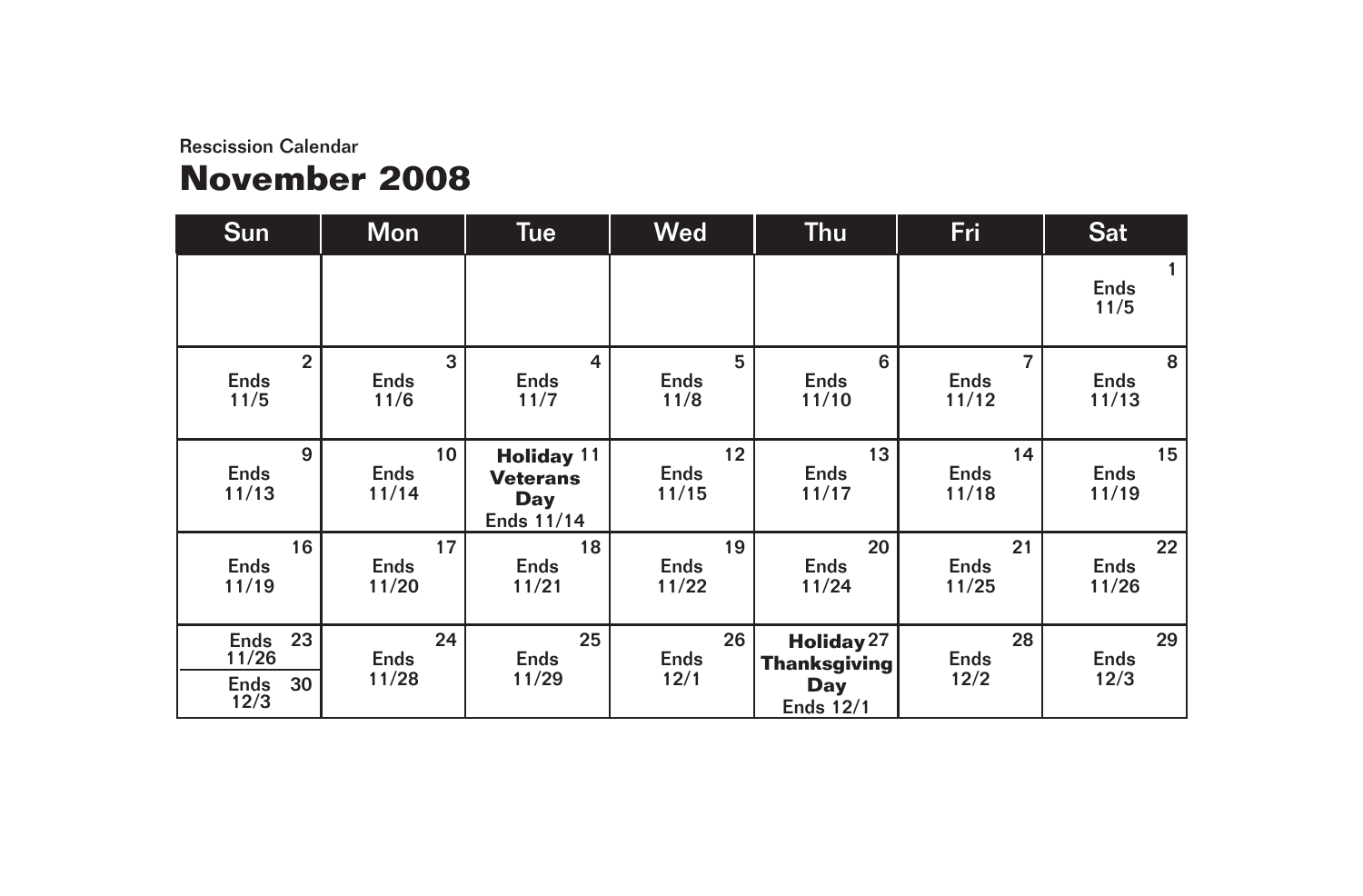## **December 2008**

| <b>Sun</b>                             | <b>Mon</b>                 | <b>Tue</b>                            | <b>Wed</b>                 | <b>Thu</b>                                                        | Fri                        | <b>Sat</b>                 |
|----------------------------------------|----------------------------|---------------------------------------|----------------------------|-------------------------------------------------------------------|----------------------------|----------------------------|
|                                        | <b>Ends</b><br>12/4        | $\overline{2}$<br><b>Ends</b><br>12/5 | 3<br><b>Ends</b><br>12/6   | 4<br><b>Ends</b><br>12/8                                          | 5<br><b>Ends</b><br>12/9   | 6<br><b>Ends</b><br>12/10  |
| $\overline{7}$<br><b>Ends</b><br>12/10 | 8<br><b>Ends</b><br>12/11  | 9<br><b>Ends</b><br>12/12             | 10<br><b>Ends</b><br>12/13 | 11<br><b>Ends</b><br>12/15                                        | 12<br><b>Ends</b><br>12/16 | 13<br><b>Ends</b><br>12/17 |
| 14<br><b>Ends</b><br>12/17             | 15<br><b>Ends</b><br>12/18 | 16<br><b>Ends</b><br>12/19            | 17<br><b>Ends</b><br>12/20 | 18<br><b>Ends</b><br>12/22                                        | 19<br><b>Ends</b><br>12/23 | 20<br><b>Ends</b><br>12/24 |
| 21<br><b>Ends</b><br>12/24             | 22<br><b>Ends</b><br>12/26 | 23<br><b>Ends</b><br>12/27            | 24<br><b>Ends</b><br>12/29 | <b>Holiday 25</b><br><b>Christmas</b><br><b>Day</b><br>Ends 12/29 | 26<br><b>Ends</b><br>12/30 | 27<br><b>Ends</b><br>12/31 |
| 28<br><b>Ends</b><br>12/31             | 29<br>Ends<br>1/2          | 30<br>Ends<br>1/3                     | 31<br><b>Ends</b><br>1/5   |                                                                   |                            |                            |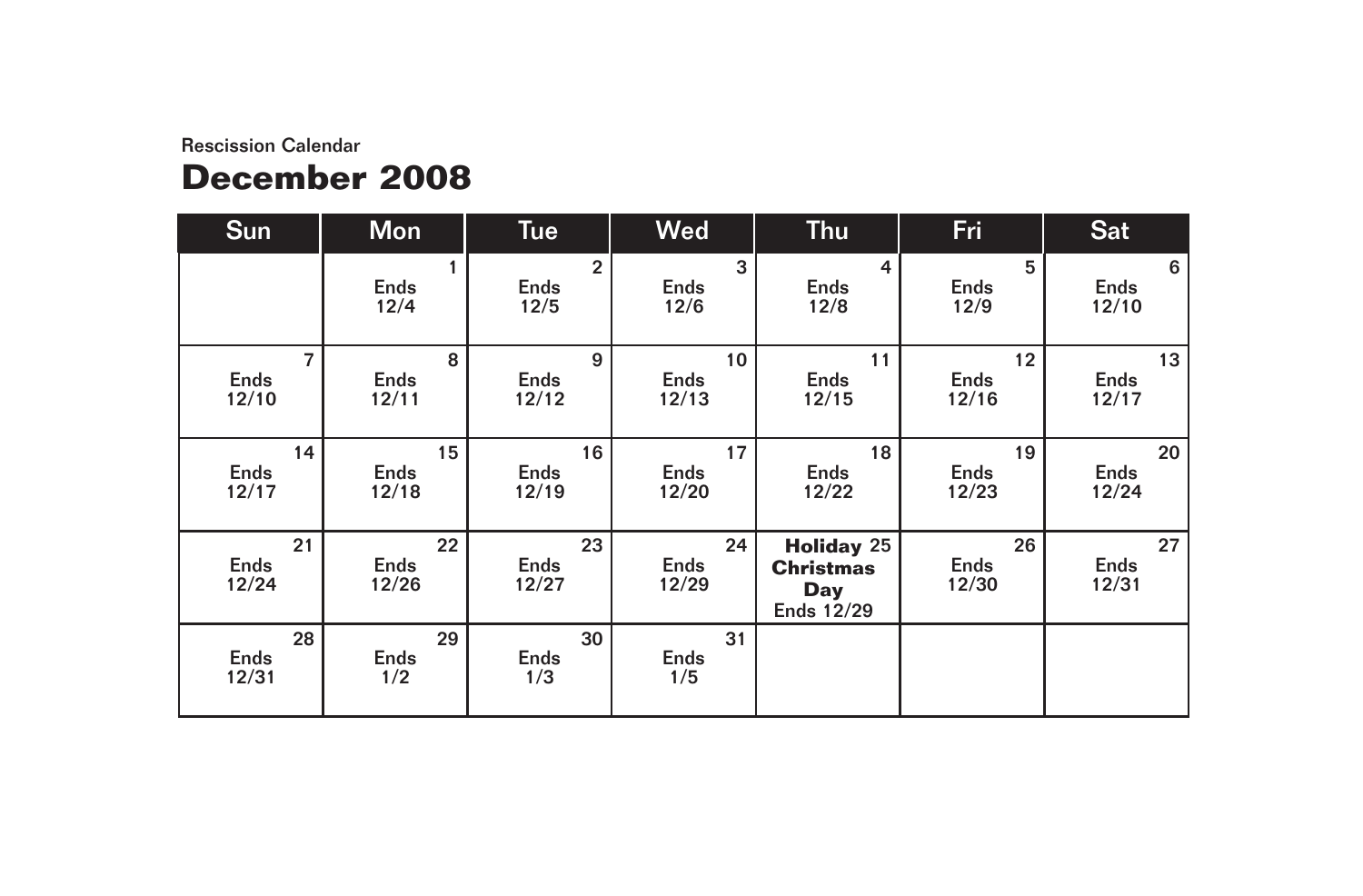# **January 2009**

| <b>Sun</b>                | <b>Mon</b>                                                                           | <b>Tue</b>                | <b>Wed</b>                | <b>Thu</b>                                                 | Fri                                  | <b>Sat</b>                |
|---------------------------|--------------------------------------------------------------------------------------|---------------------------|---------------------------|------------------------------------------------------------|--------------------------------------|---------------------------|
|                           |                                                                                      |                           |                           | <b>Holiday</b> 1<br><b>New Year's</b><br>Day<br>Ends $1/5$ | $\overline{2}$<br><b>Ends</b><br>1/6 | 3<br><b>Ends</b><br>1/7   |
| 4                         | 5                                                                                    | 6                         | 7                         | 8                                                          | 9                                    | 10 <sup>°</sup>           |
| <b>Ends</b>               | <b>Ends</b>                                                                          | <b>Ends</b>               | <b>Ends</b>               | <b>Ends</b>                                                | <b>Ends</b>                          | <b>Ends</b>               |
| 1/7                       | 1/8                                                                                  | 1/9                       | 1/10                      | 1/12                                                       | 1/13                                 | 1/14                      |
| 11                        | 12 <sup>2</sup>                                                                      | 13                        | 14                        | 15                                                         | 16                                   | 17                        |
| <b>Ends</b>               | <b>Ends</b>                                                                          | <b>Ends</b>               | <b>Ends</b>               | <b>Ends</b>                                                | <b>Ends</b>                          | <b>Ends</b>               |
| 1/14                      | 1/15                                                                                 | 1/16                      | 1/17                      | 1/20                                                       | 1/21                                 | 1/22                      |
| 18<br><b>Ends</b><br>1/22 | <b>Holiday 19</b><br><b>Martin Luther</b><br><b>King Jr. Day</b><br><b>Ends 1/22</b> | 20<br><b>Ends</b><br>1/23 | 21<br><b>Ends</b><br>1/24 | 22<br><b>Ends</b><br>1/26                                  | 23<br><b>Ends</b><br>1/27            | 24<br><b>Ends</b><br>1/28 |
| 25                        | 26                                                                                   | 27                        | 28                        | 29                                                         | 30                                   | 31                        |
| <b>Ends</b>               | <b>Ends</b>                                                                          | <b>Ends</b>               | <b>Ends</b>               | <b>Ends</b>                                                | <b>Ends</b>                          | <b>Ends</b>               |
| 1/28                      | 1/29                                                                                 | 1/30                      | 1/31                      | 2/2                                                        | 2/3                                  | 2/4                       |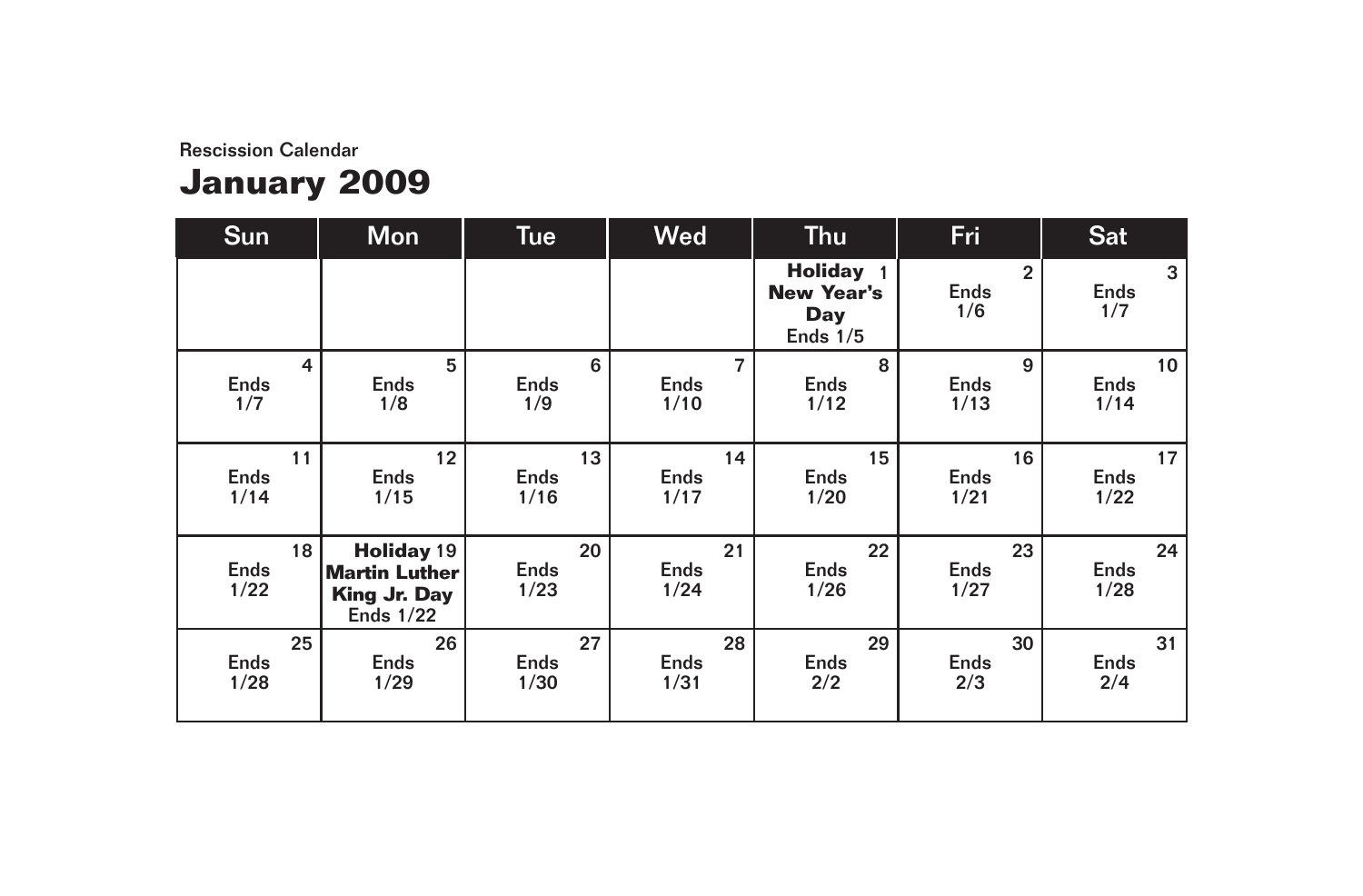# **February 2009**

| <b>Sun</b>                             | <b>Mon</b>                                                                   | <b>Tue</b>                             | <b>Wed</b>                | Thu                                    | Fri                       | <b>Sat</b>                |
|----------------------------------------|------------------------------------------------------------------------------|----------------------------------------|---------------------------|----------------------------------------|---------------------------|---------------------------|
| <b>Ends</b><br>2/4                     | $\overline{2}$<br>Ends<br>2/5                                                | 3<br><b>Ends</b><br>2/6                | 4<br><b>Ends</b><br>2/7   | 5<br><b>Ends</b><br>2/9                | 6<br><b>Ends</b><br>2/10  | 7<br><b>Ends</b><br>2/11  |
| 8<br>Ends<br>2/11                      | 9<br><b>Ends</b><br>2/12                                                     | 10 <sup>1</sup><br><b>Ends</b><br>2/13 | 11<br><b>Ends</b><br>2/14 | 12 <sup>2</sup><br><b>Ends</b><br>2/17 | 13<br><b>Ends</b><br>2/18 | 14<br><b>Ends</b><br>2/19 |
| 15 <sub>1</sub><br><b>Ends</b><br>2/19 | Holiday <sup>16</sup><br><b>Presidents</b><br><b>Day</b><br><b>Ends 2/19</b> | 17<br><b>Ends</b><br>2/20              | 18<br><b>Ends</b><br>2/21 | 19<br><b>Ends</b><br>2/23              | 20<br><b>Ends</b><br>2/24 | 21<br><b>Ends</b><br>2/25 |
| 22<br>Ends<br>2/25                     | 23<br><b>Ends</b><br>2/26                                                    | 24<br><b>Ends</b><br>2/27              | 25<br><b>Ends</b><br>2/28 | 26<br><b>Ends</b><br>3/2               | 27<br><b>Ends</b><br>3/3  | 28<br><b>Ends</b><br>3/4  |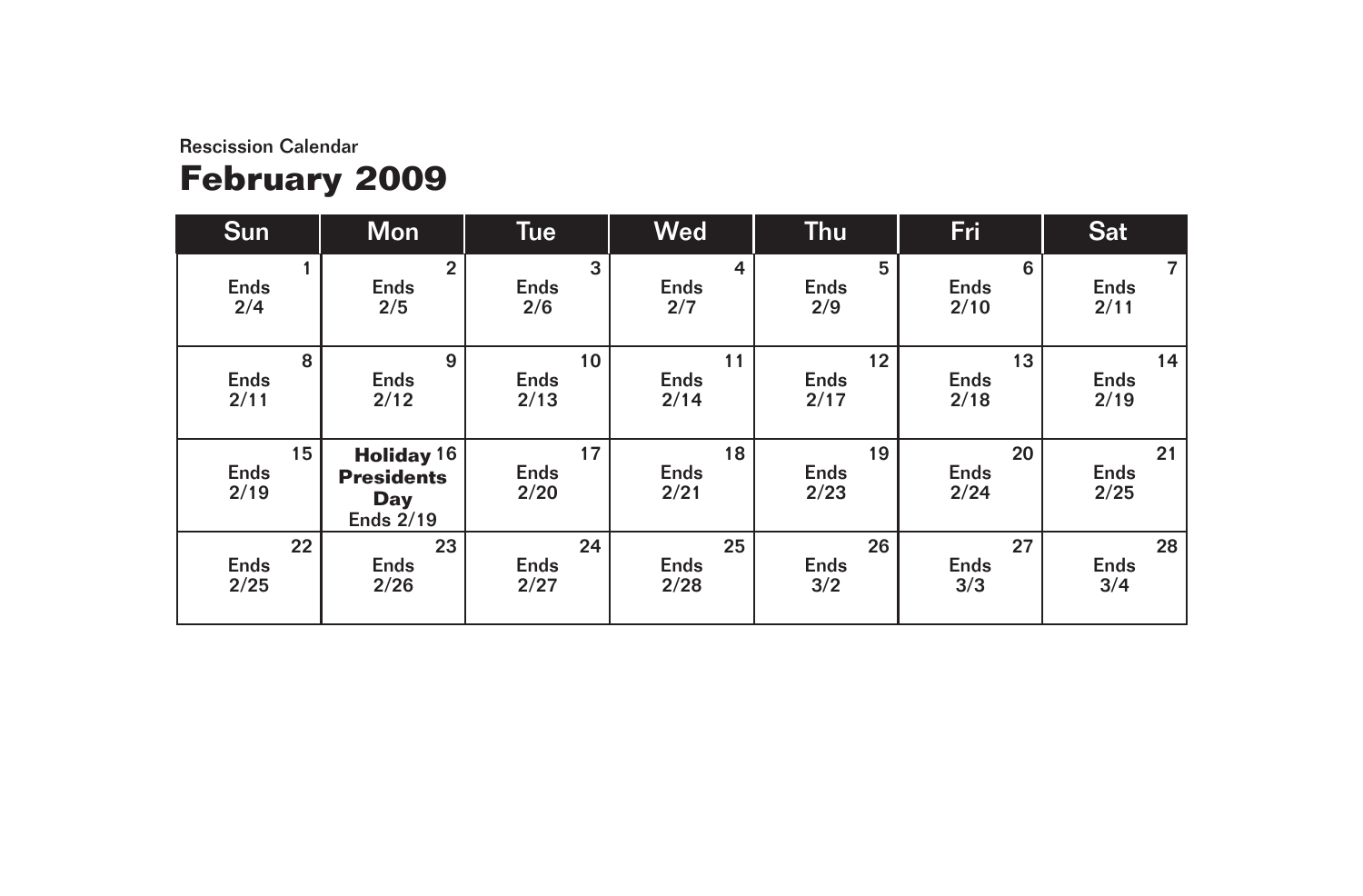## Rescission Calendar **March 2009**

| <b>Sun</b>               | <b>Mon</b>                         | <b>Tue</b>        | <b>Wed</b>              | <b>Thu</b>              | Fri                      | <b>Sat</b>                            |
|--------------------------|------------------------------------|-------------------|-------------------------|-------------------------|--------------------------|---------------------------------------|
| Ends<br>3/4              | $\mathbf{2}$<br><b>Ends</b><br>3/5 | 3<br>Ends<br>3/6  | 4<br><b>Ends</b><br>3/7 | 5<br><b>Ends</b><br>3/9 | 6<br><b>Ends</b><br>3/10 | $\overline{7}$<br><b>Ends</b><br>3/11 |
| 8                        | 9                                  | 10                | 11                      | 12                      | 13                       | 14                                    |
| Ends                     | <b>Ends</b>                        | Ends              | <b>Ends</b>             | <b>Ends</b>             | Ends                     | <b>Ends</b>                           |
| 3/11                     | 3/12                               | 3/13              | 3/14                    | 3/16                    | 3/17                     | 3/18                                  |
| 15 <sub>1</sub>          | 16                                 | 17                | 18                      | 19                      | 20                       | 21                                    |
| <b>Ends</b>              | <b>Ends</b>                        | <b>Ends</b>       | <b>Ends</b>             | <b>Ends</b>             | <b>Ends</b>              | <b>Ends</b>                           |
| 3/18                     | 3/19                               | 3/20              | 3/21                    | 3/23                    | 3/24                     | 3/25                                  |
| 22                       | 23                                 | 24                | 25                      | 26                      | 27                       | 28                                    |
| <b>Ends</b>              | <b>Ends</b>                        | <b>Ends</b>       | <b>Ends</b>             | <b>Ends</b>             | <b>Ends</b>              | <b>Ends</b>                           |
| 3/25                     | 3/26                               | 3/27              | 3/28                    | 3/30                    | 3/31                     | 4/1                                   |
| 29<br><b>Ends</b><br>4/1 | 30<br>Ends<br>4/2                  | 31<br>Ends<br>4/3 |                         |                         |                          |                                       |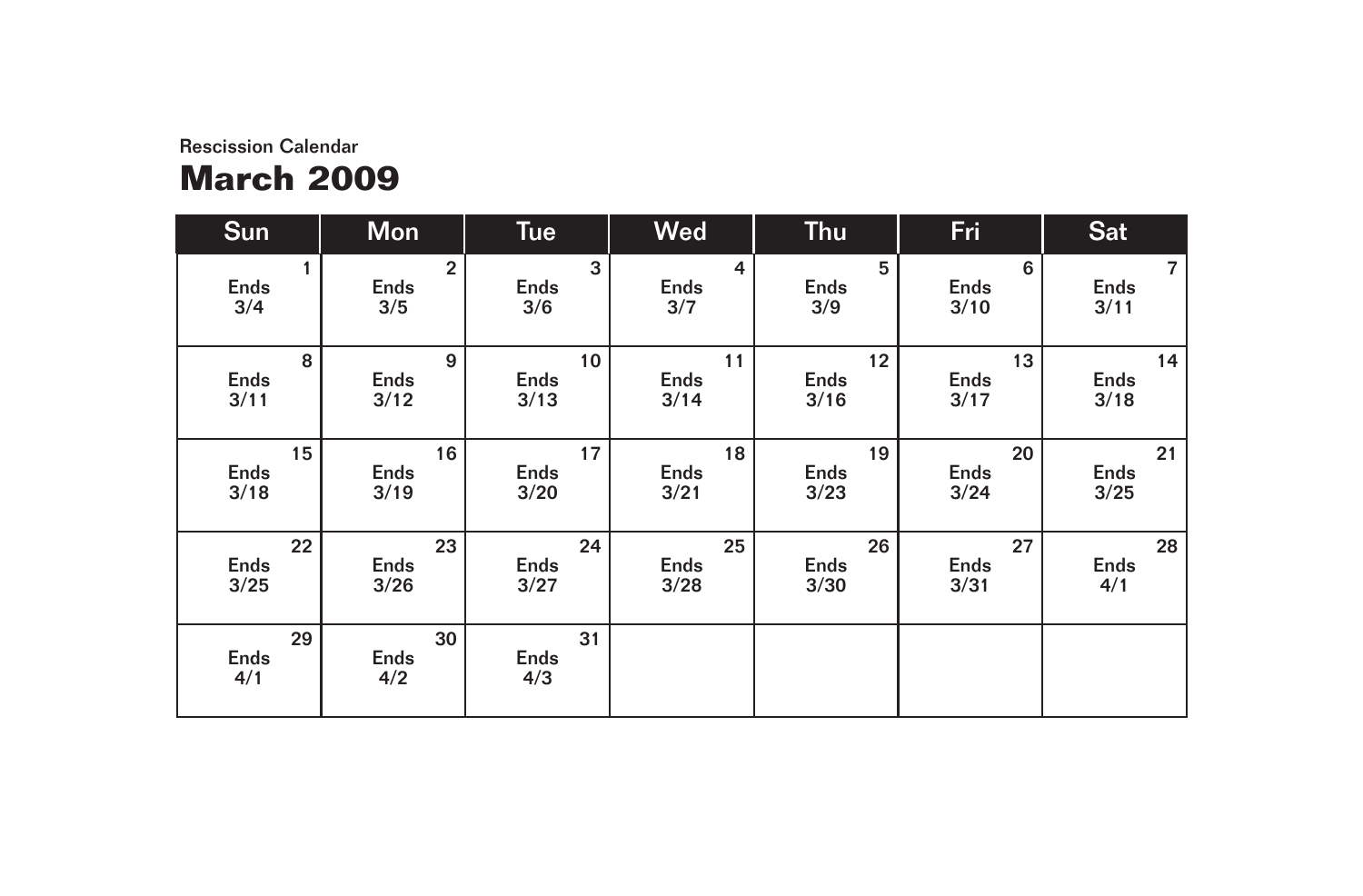## Rescission Calendar **April 2009**

| <b>Sun</b>         | <b>Mon</b>                | <b>Tue</b>               | <b>Wed</b>               | <b>Thu</b>                           | Fri                     | <b>Sat</b>              |
|--------------------|---------------------------|--------------------------|--------------------------|--------------------------------------|-------------------------|-------------------------|
|                    |                           |                          | <b>Ends</b><br>4/4       | $\overline{2}$<br><b>Ends</b><br>4/6 | 3<br><b>Ends</b><br>4/7 | 4<br><b>Ends</b><br>4/8 |
| 5                  | 6                         | $\overline{7}$           | 8                        | 9                                    | 10                      | 11                      |
| Ends               | <b>Ends</b>               | <b>Ends</b>              | <b>Ends</b>              | <b>Ends</b>                          | <b>Ends</b>             | <b>Ends</b>             |
| 4/8                | 4/9                       | 4/10                     | 4/11                     | 4/13                                 | 4/14                    | 4/15                    |
| 12                 | 13                        | 14                       | 15                       | 16                                   | 17                      | 18                      |
| <b>Ends</b>        | Ends                      | <b>Ends</b>              | <b>Ends</b>              | Ends                                 | <b>Ends</b>             | <b>Ends</b>             |
| 4/15               | 4/16                      | 4/17                     | 4/18                     | 4/20                                 | 4/21                    | 4/22                    |
| 19                 | 20                        | 21                       | 22                       | 23                                   | 24                      | 25                      |
| <b>Ends</b>        | Ends                      | <b>Ends</b>              | <b>Ends</b>              | Ends                                 | Ends                    | <b>Ends</b>             |
| 4/22               | 4/23                      | 4/24                     | 4/25                     | 4/27                                 | 4/28                    | 4/29                    |
| 26<br>Ends<br>4/29 | 27<br><b>Ends</b><br>4/30 | 28<br><b>Ends</b><br>5/1 | 29<br><b>Ends</b><br>5/2 | 30<br><b>Ends</b><br>5/4             |                         |                         |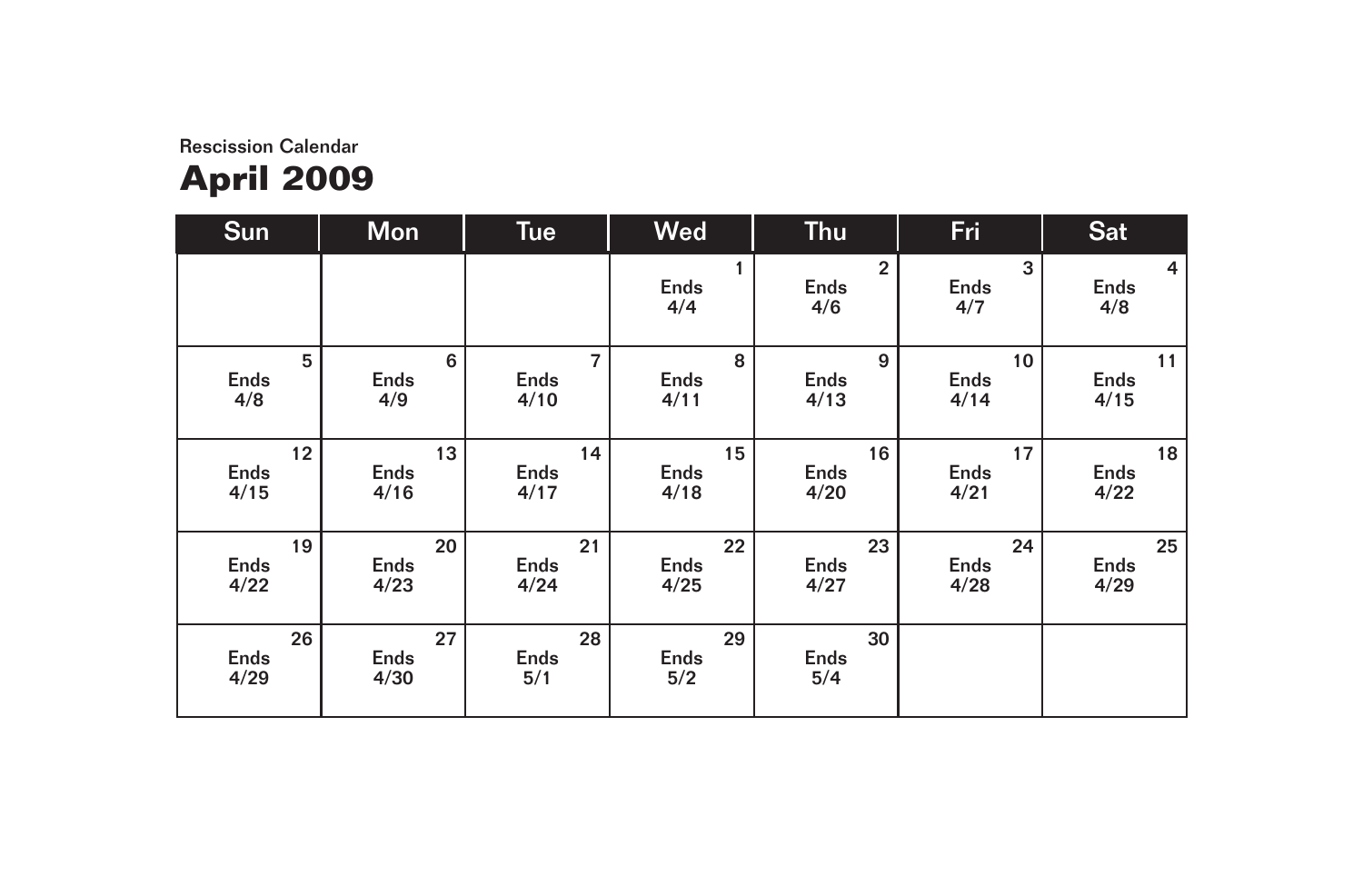| <b>Sun</b>                              | <b>Mon</b>                                                             | <b>Tue</b>                | <b>Wed</b>                | <b>Thu</b>               | Fri                      | <b>Sat</b>                           |
|-----------------------------------------|------------------------------------------------------------------------|---------------------------|---------------------------|--------------------------|--------------------------|--------------------------------------|
|                                         |                                                                        |                           |                           |                          | <b>Ends</b><br>5/5       | $\overline{2}$<br><b>Ends</b><br>5/6 |
| 3                                       | $\overline{4}$                                                         | 5                         | 6                         | $\overline{7}$           | 8                        | 9                                    |
| <b>Ends</b>                             | <b>Ends</b>                                                            | <b>Ends</b>               | <b>Ends</b>               | <b>Ends</b>              | <b>Ends</b>              | <b>Ends</b>                          |
| 5/6                                     | 5/7                                                                    | 5/8                       | 5/9                       | 5/11                     | 5/12                     | 5/13                                 |
| 10 <sup>1</sup>                         | 11                                                                     | 12                        | 13                        | 14                       | 15                       | 16                                   |
| <b>Ends</b>                             | <b>Ends</b>                                                            | <b>Ends</b>               | <b>Ends</b>               | <b>Ends</b>              | <b>Ends</b>              | <b>Ends</b>                          |
| 5/13                                    | 5/14                                                                   | 5/15                      | 5/16                      | 5/18                     | 5/19                     | 5/20                                 |
| 17                                      | 18                                                                     | 19                        | 20                        | 21                       | 22                       | 23                                   |
| <b>Ends</b>                             | <b>Ends</b>                                                            | <b>Ends</b>               | <b>Ends</b>               | <b>Ends</b>              | <b>Ends</b>              | <b>Ends</b>                          |
| 5/20                                    | 5/21                                                                   | 5/22                      | 5/23                      | 5/26                     | 5/27                     | 5/28                                 |
| Ends<br>24<br>5/28<br>31<br>Ends<br>6/3 | <b>Holiday 25</b><br><b>Memorial</b><br><b>Day</b><br><b>Ends 5/28</b> | 26<br><b>Ends</b><br>5/29 | 27<br><b>Ends</b><br>5/30 | 28<br><b>Ends</b><br>6/1 | 29<br><b>Ends</b><br>6/2 | 30<br><b>Ends</b><br>6/3             |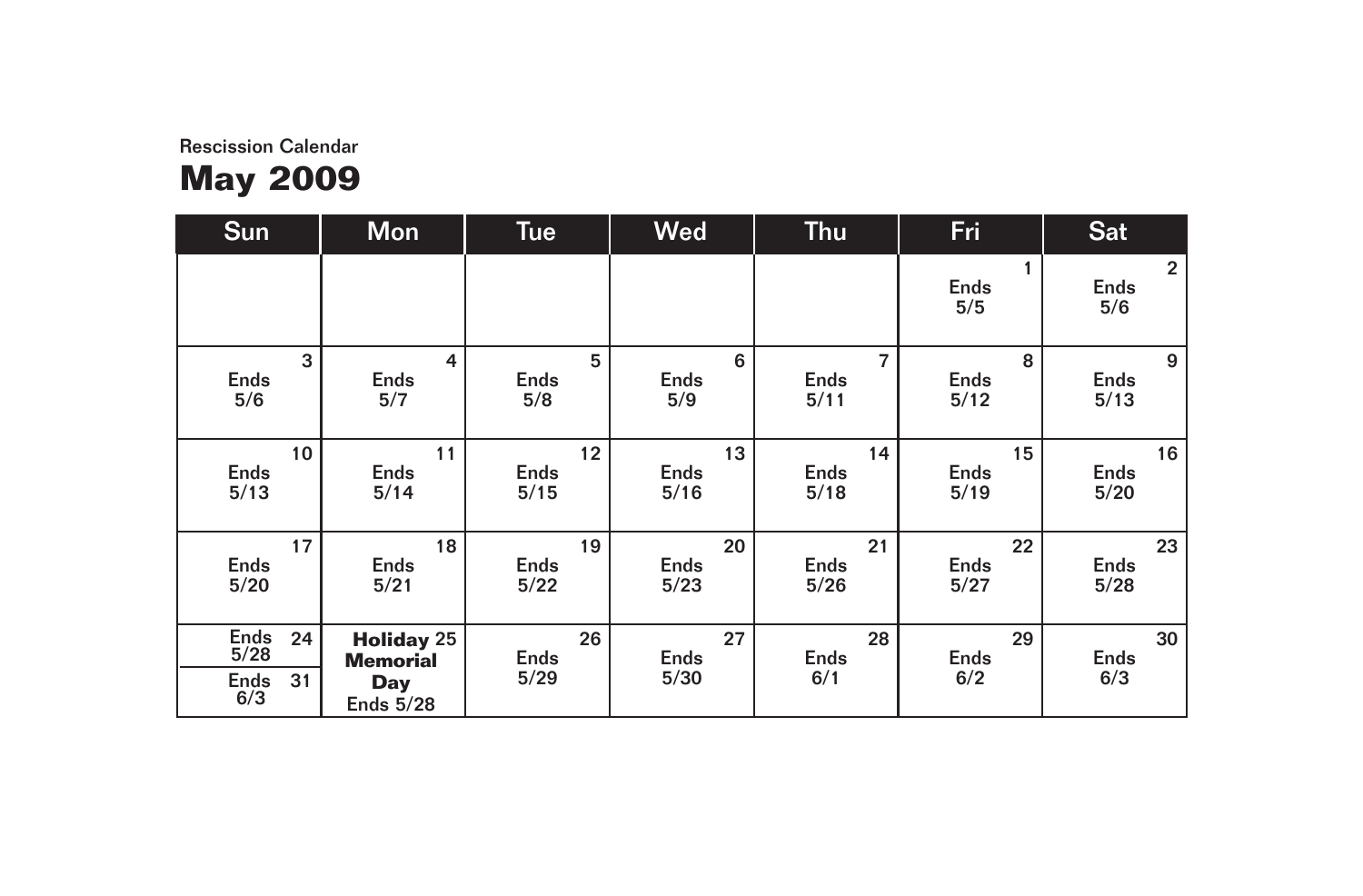## **June 2009**

| <b>Sun</b>               | <b>Mon</b>         | <b>Tue</b>                           | <b>Wed</b>              | <b>Thu</b>              | Fri                     | <b>Sat</b>               |
|--------------------------|--------------------|--------------------------------------|-------------------------|-------------------------|-------------------------|--------------------------|
|                          | <b>Ends</b><br>6/4 | $\overline{2}$<br><b>Ends</b><br>6/5 | 3<br><b>Ends</b><br>6/6 | 4<br><b>Ends</b><br>6/8 | 5<br><b>Ends</b><br>6/9 | 6<br><b>Ends</b><br>6/10 |
| $\overline{7}$           | 8                  | 9                                    | 10 <sup>°</sup>         | 11                      | 12                      | 13                       |
| Ends                     | <b>Ends</b>        | <b>Ends</b>                          | <b>Ends</b>             | <b>Ends</b>             | Ends                    | <b>Ends</b>              |
| 6/10                     | 6/11               | 6/12                                 | 6/13                    | 6/15                    | 6/16                    | 6/17                     |
| 14                       | 15                 | 16                                   | 17                      | 18                      | 19                      | 20                       |
| <b>Ends</b>              | <b>Ends</b>        | Ends                                 | <b>Ends</b>             | <b>Ends</b>             | <b>Ends</b>             | <b>Ends</b>              |
| 6/17                     | 6/18               | 6/19                                 | 6/20                    | 6/22                    | 6/23                    | 6/24                     |
| 21                       | 22                 | 23                                   | 24                      | 25                      | 26                      | 27                       |
| Ends                     | <b>Ends</b>        | <b>Ends</b>                          | <b>Ends</b>             | <b>Ends</b>             | <b>Ends</b>             | <b>Ends</b>              |
| 6/24                     | 6/25               | 6/26                                 | 6/27                    | 6/29                    | 6/30                    | 7/1                      |
| 28<br><b>Ends</b><br>7/1 | 29<br>Ends<br>7/2  | 30<br>Ends<br>7/3                    |                         |                         |                         |                          |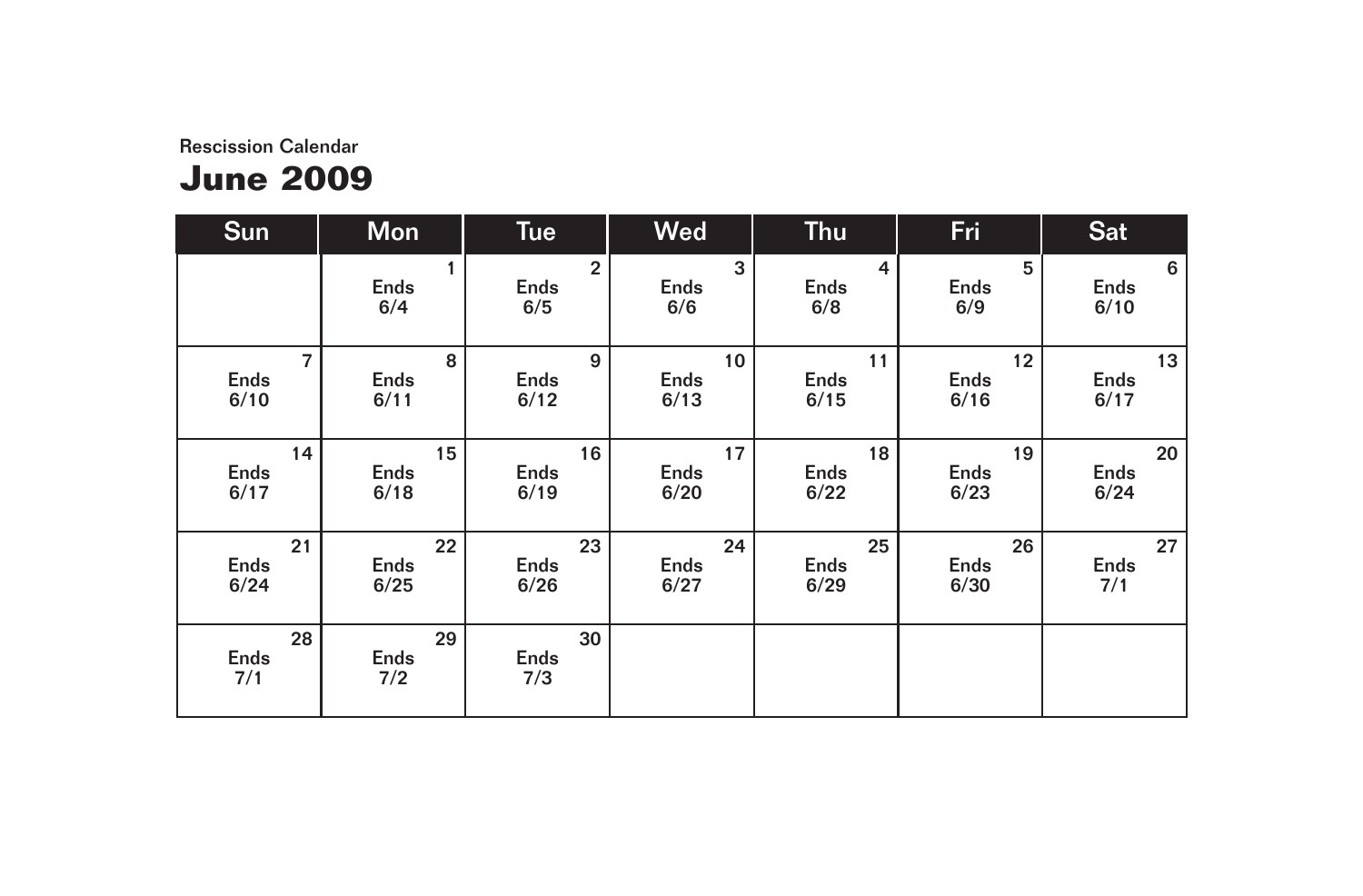| <b>Sun</b>      | <b>Mon</b>  | <b>Tue</b>  | <b>Wed</b>         | <b>Thu</b>                           | Fri                     | <b>Sat</b>                                                   |
|-----------------|-------------|-------------|--------------------|--------------------------------------|-------------------------|--------------------------------------------------------------|
|                 |             |             | <b>Ends</b><br>7/6 | $\overline{2}$<br><b>Ends</b><br>7/7 | 3<br><b>Ends</b><br>7/8 | <b>Holiday 4</b><br>Independence<br><b>Day</b><br>Ends $7/8$ |
| 5               | 6           | 7           | 8                  | 9                                    | 10                      | 11                                                           |
| Ends            | <b>Ends</b> | <b>Ends</b> | <b>Ends</b>        | <b>Ends</b>                          | <b>Ends</b>             | <b>Ends</b>                                                  |
| 7/8             | 7/9         | 7/10        | 7/11               | 7/13                                 | 7/14                    | 7/15                                                         |
| 12 <sup>2</sup> | 13          | 14          | 15                 | 16                                   | 17                      | 18                                                           |
| <b>Ends</b>     | <b>Ends</b> | <b>Ends</b> | <b>Ends</b>        | <b>Ends</b>                          | <b>Ends</b>             | <b>Ends</b>                                                  |
| 7/15            | 7/16        | 7/17        | 7/18               | 7/20                                 | 7/21                    | 7/22                                                         |
| 19              | 20          | 21          | 22                 | 23                                   | 24                      | 25                                                           |
| <b>Ends</b>     | <b>Ends</b> | <b>Ends</b> | <b>Ends</b>        | <b>Ends</b>                          | Ends                    | <b>Ends</b>                                                  |
| 7/22            | 7/23        | 7/24        | 7/25               | 7/27                                 | 7/28                    | 7/29                                                         |
| 26              | 27          | 28          | 29                 | 30                                   | 31                      |                                                              |
| <b>Ends</b>     | <b>Ends</b> | <b>Ends</b> | <b>Ends</b>        | <b>Ends</b>                          | <b>Ends</b>             |                                                              |
| 7/29            | 7/30        | 7/31        | 8/1                | 8/3                                  | 8/4                     |                                                              |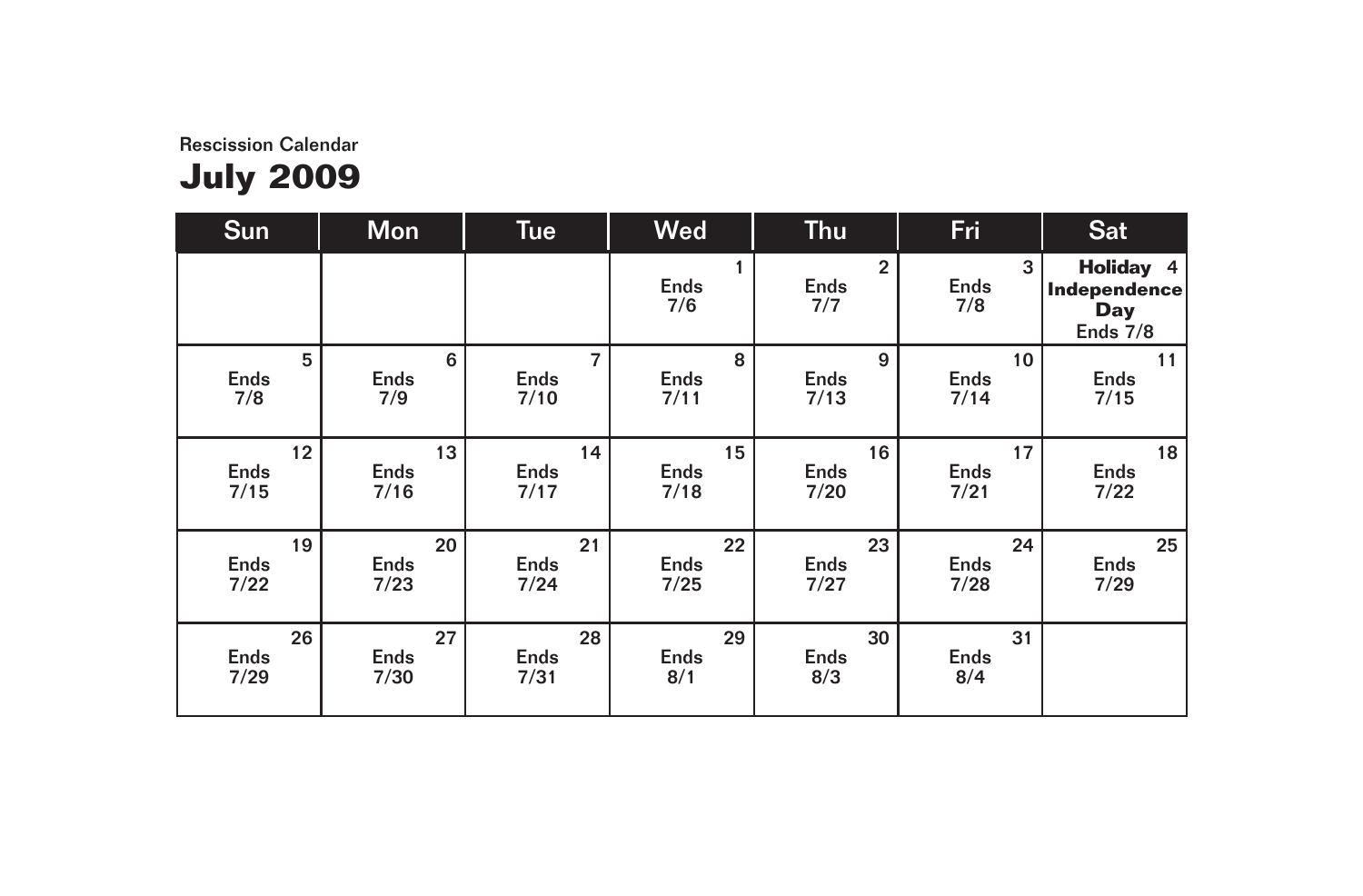# **August 2009**

| Sun                         | <b>Mon</b>                | <b>Tue</b>                | <b>Wed</b>                | <b>Thu</b>                            | Fri                                   | <b>Sat</b>                |
|-----------------------------|---------------------------|---------------------------|---------------------------|---------------------------------------|---------------------------------------|---------------------------|
|                             |                           |                           |                           |                                       |                                       | <b>Ends</b><br>8/5        |
| $\mathbf{2}$<br>Ends<br>8/5 | 3<br><b>Ends</b><br>8/6   | 4<br><b>Ends</b><br>8/7   | 5<br><b>Ends</b><br>8/8   | $6\phantom{1}$<br><b>Ends</b><br>8/10 | $\overline{7}$<br><b>Ends</b><br>8/11 | 8<br><b>Ends</b><br>8/12  |
| 9<br>Ends<br>8/12           | 10<br><b>Ends</b><br>8/13 | 11<br><b>Ends</b><br>8/14 | 12<br><b>Ends</b><br>8/15 | 13<br><b>Ends</b><br>8/17             | 14<br><b>Ends</b><br>8/18             | 15<br><b>Ends</b><br>8/19 |
| 16<br><b>Ends</b><br>8/19   | 17<br><b>Ends</b><br>8/20 | 18<br><b>Ends</b><br>8/21 | 19<br><b>Ends</b><br>8/22 | 20<br><b>Ends</b><br>8/24             | 21<br><b>Ends</b><br>8/25             | 22<br><b>Ends</b><br>8/26 |
| 23<br><b>Ends</b><br>8/26   | 24<br><b>Ends</b><br>8/27 | 25<br><b>Ends</b>         | 26<br><b>Ends</b>         | 27<br><b>Ends</b>                     | 28<br><b>Ends</b>                     | 29<br><b>Ends</b>         |
| 30<br>Ends<br>$9/2$         | 31<br>Ends<br>9/3         | 8/28                      | 8/29                      | 8/31                                  | 9/1                                   | 9/2                       |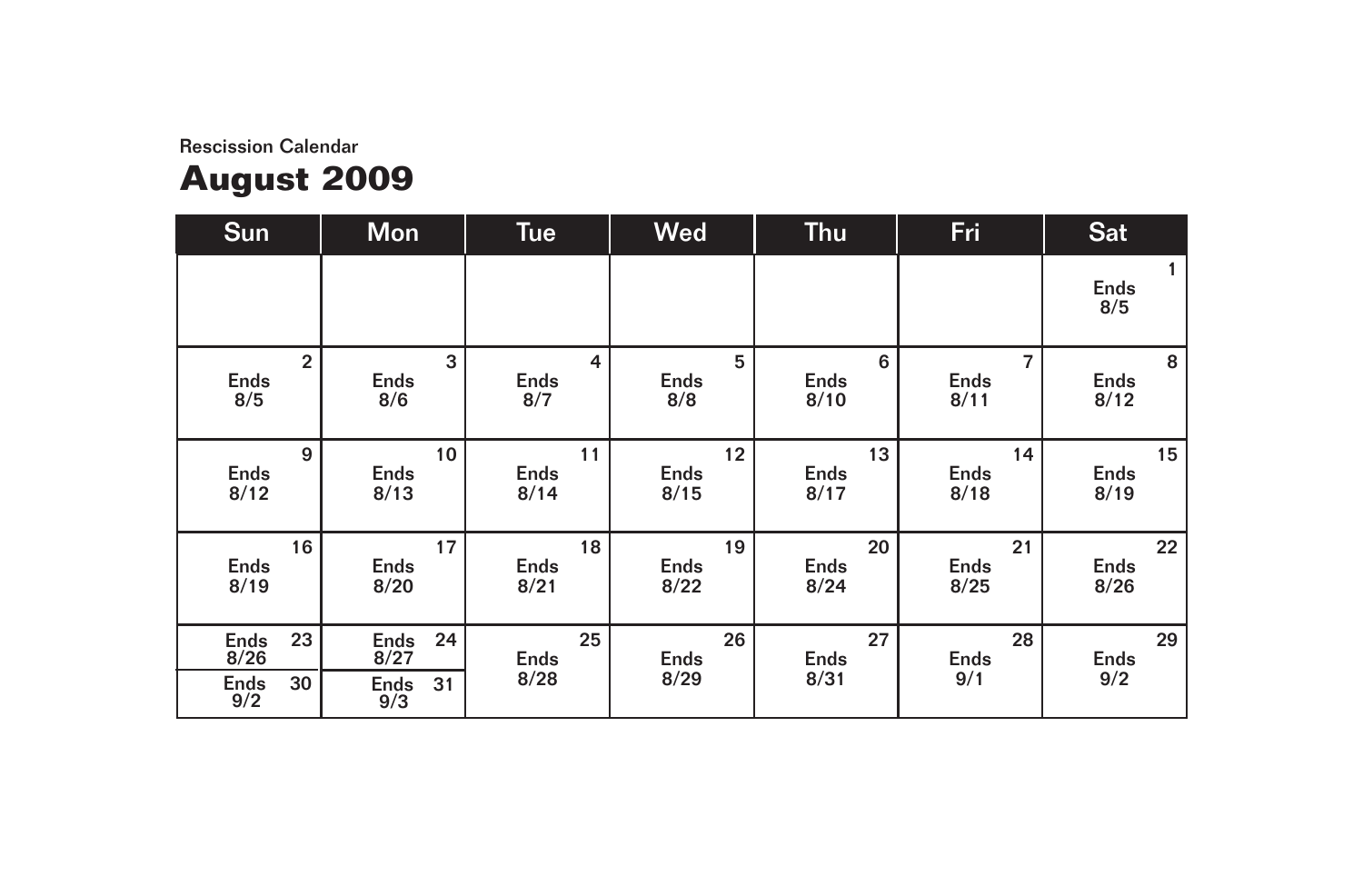# **September 2009**

| <b>Sun</b>                | <b>Mon</b>                                                  | <b>Tue</b>                | <b>Wed</b>                           | <b>Thu</b>                | Fri                       | <b>Sat</b>                |
|---------------------------|-------------------------------------------------------------|---------------------------|--------------------------------------|---------------------------|---------------------------|---------------------------|
|                           |                                                             | <b>Ends</b><br>9/4        | $\overline{2}$<br><b>Ends</b><br>9/5 | 3<br><b>Ends</b><br>9/8   | 4<br><b>Ends</b><br>9/9   | 5<br><b>Ends</b><br>9/10  |
| 6<br><b>Ends</b><br>9/10  | <b>Holiday 7</b><br>Labor<br><b>Day</b><br><b>Ends 9/10</b> | 8<br><b>Ends</b><br>9/11  | 9<br><b>Ends</b><br>9/12             | 10<br><b>Ends</b><br>9/14 | 11<br><b>Ends</b><br>9/15 | 12<br><b>Ends</b><br>9/16 |
| 13<br><b>Ends</b><br>9/16 | 14<br><b>Ends</b><br>9/17                                   | 15<br><b>Ends</b><br>9/18 | 16<br><b>Ends</b><br>9/19            | 17<br><b>Ends</b><br>9/21 | 18<br><b>Ends</b><br>9/22 | 19<br><b>Ends</b><br>9/23 |
| 20<br><b>Ends</b><br>9/23 | 21<br><b>Ends</b><br>9/24                                   | 22<br><b>Ends</b><br>9/25 | 23<br><b>Ends</b><br>9/26            | 24<br><b>Ends</b><br>9/28 | 25<br><b>Ends</b><br>9/29 | 26<br><b>Ends</b><br>9/30 |
| 27<br><b>Ends</b><br>9/30 | 28<br><b>Ends</b><br>10/1                                   | 29<br><b>Ends</b><br>10/2 | 30<br><b>Ends</b><br>10/3            |                           |                           |                           |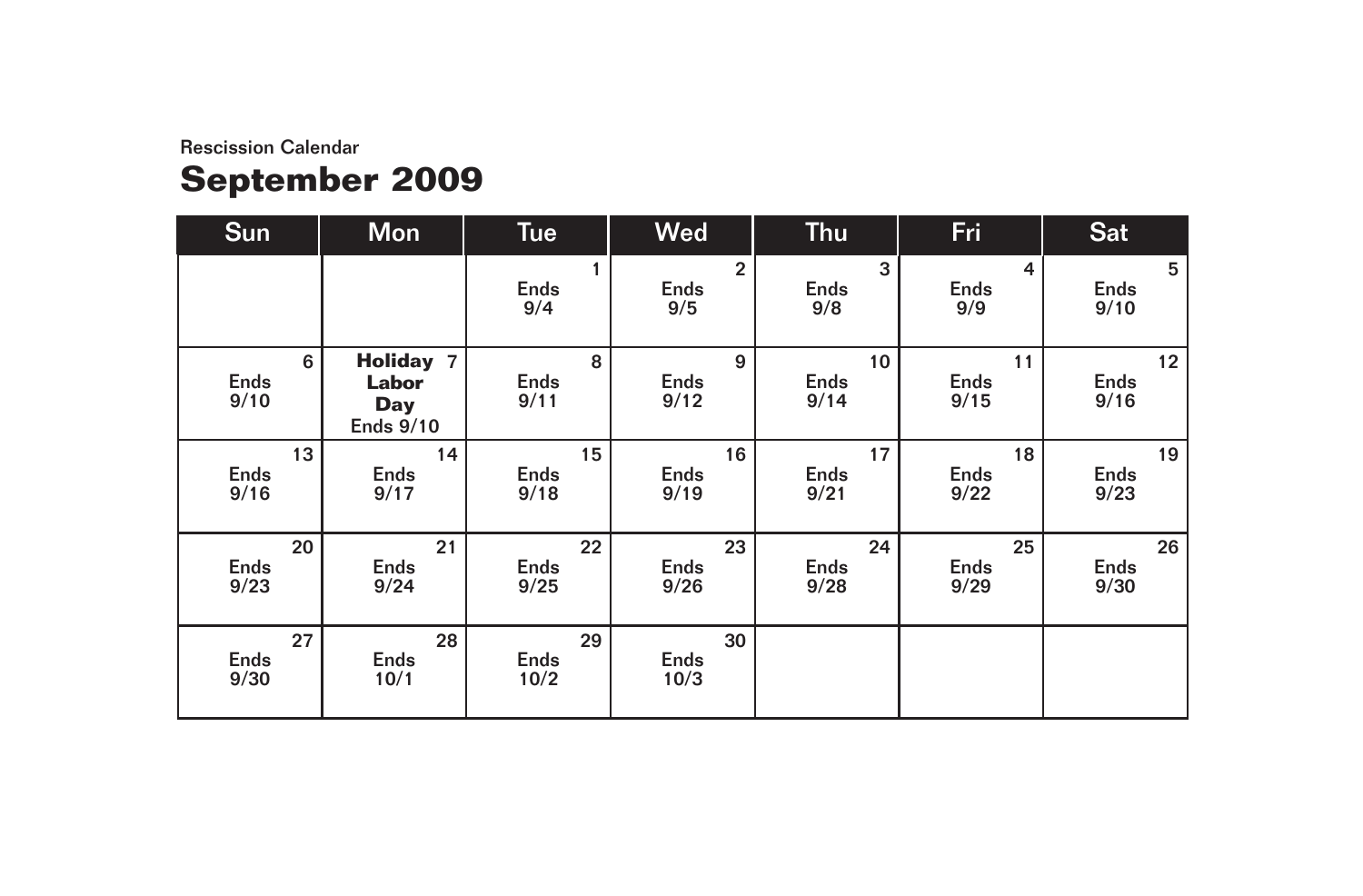## **October 2009**

| Sun                        | <b>Mon</b>                                                       | <b>Tue</b>                 | <b>Wed</b>                 | <b>Thu</b>                 | Fri                                   | <b>Sat</b>                 |
|----------------------------|------------------------------------------------------------------|----------------------------|----------------------------|----------------------------|---------------------------------------|----------------------------|
|                            |                                                                  |                            |                            | 1<br><b>Ends</b><br>10/5   | $\overline{2}$<br><b>Ends</b><br>10/6 | 3<br><b>Ends</b><br>10/7   |
| 4                          | 5                                                                | 6                          | $\overline{7}$             | 8                          | 9                                     | 10 <sup>1</sup>            |
| <b>Ends</b>                | <b>Ends</b>                                                      | <b>Ends</b>                | <b>Ends</b>                | <b>Ends</b>                | <b>Ends</b>                           | <b>Ends</b>                |
| 10/7                       | 10/8                                                             | 10/9                       | 10/10                      | 10/13                      | 10/14                                 | 10/15                      |
| 11<br><b>Ends</b><br>10/15 | <b>Holiday 12</b><br><b>Columbus</b><br><b>Day</b><br>Ends 10/15 | 13<br><b>Ends</b><br>10/16 | 14<br><b>Ends</b><br>10/17 | 15<br><b>Ends</b><br>10/19 | 16<br><b>Ends</b><br>10/20            | 17<br><b>Ends</b><br>10/21 |
| 18                         | 19                                                               | 20                         | 21                         | 22                         | 23                                    | 24                         |
| <b>Ends</b>                | <b>Ends</b>                                                      | <b>Ends</b>                | <b>Ends</b>                | <b>Ends</b>                | <b>Ends</b>                           | <b>Ends</b>                |
| 10/21                      | 10/22                                                            | 10/23                      | 10/24                      | 10/26                      | 10/27                                 | 10/28                      |
| 25                         | 26                                                               | 27                         | 28                         | 29                         | 30                                    | 31                         |
| <b>Ends</b>                | <b>Ends</b>                                                      | <b>Ends</b>                | <b>Ends</b>                | <b>Ends</b>                | <b>Ends</b>                           | <b>Ends</b>                |
| 10/28                      | 10/29                                                            | 10/30                      | 10/31                      | 11/2                       | 11/3                                  | 11/4                       |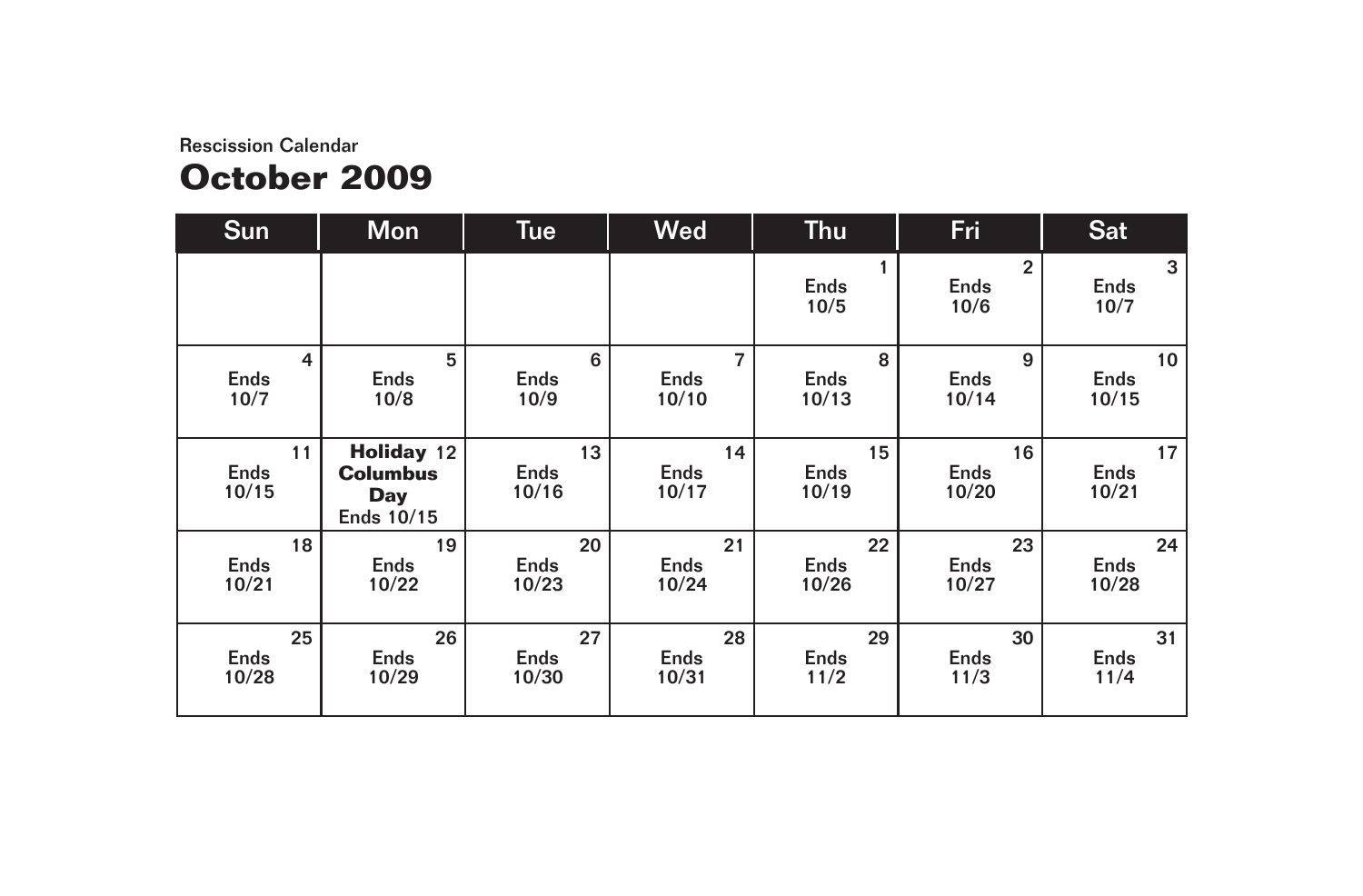## **November 2009**

| <b>Sun</b>                 | <b>Mon</b>                            | <b>Tue</b>                              | <b>Wed</b>                                                | Thu                                                           | Fri                        | <b>Sat</b>                             |
|----------------------------|---------------------------------------|-----------------------------------------|-----------------------------------------------------------|---------------------------------------------------------------|----------------------------|----------------------------------------|
| <b>Ends</b><br>11/4        | $\overline{2}$<br><b>Ends</b><br>11/5 | 3<br>Ends<br>11/6                       | 4<br><b>Ends</b><br>11/7                                  | 5<br><b>Ends</b><br>11/9                                      | 6<br><b>Ends</b><br>11/10  | $\overline{7}$<br><b>Ends</b><br>11/12 |
| 8<br><b>Ends</b><br>11/12  | 9<br><b>Ends</b><br>11/13             | 10 <sup>°</sup><br><b>Ends</b><br>11/14 | <b>Holiday 11</b><br><b>Veterans</b><br>Day<br>Ends 11/14 | 12<br><b>Ends</b><br>11/16                                    | 13<br><b>Ends</b><br>11/17 | 14<br><b>Ends</b><br>11/18             |
| 15<br><b>Ends</b><br>11/18 | 16<br><b>Ends</b><br>11/19            | 17<br><b>Ends</b><br>11/20              | 18<br><b>Ends</b><br>11/21                                | 19<br><b>Ends</b><br>11/23                                    | 20<br><b>Ends</b><br>11/24 | 21<br><b>Ends</b><br>11/25             |
| 22<br><b>Ends</b><br>11/25 | 23<br><b>Ends</b><br>11/27            | 24<br><b>Ends</b><br>11/28              | 25<br><b>Ends</b><br>11/30                                | Holiday 26<br><b>Thanksgiving</b><br><b>Day</b><br>Ends 11/30 | 27<br><b>Ends</b><br>12/1  | 28<br><b>Ends</b><br>12/2              |
| 29<br><b>Ends</b><br>12/2  | 30<br><b>Ends</b><br>12/3             |                                         |                                                           |                                                               |                            |                                        |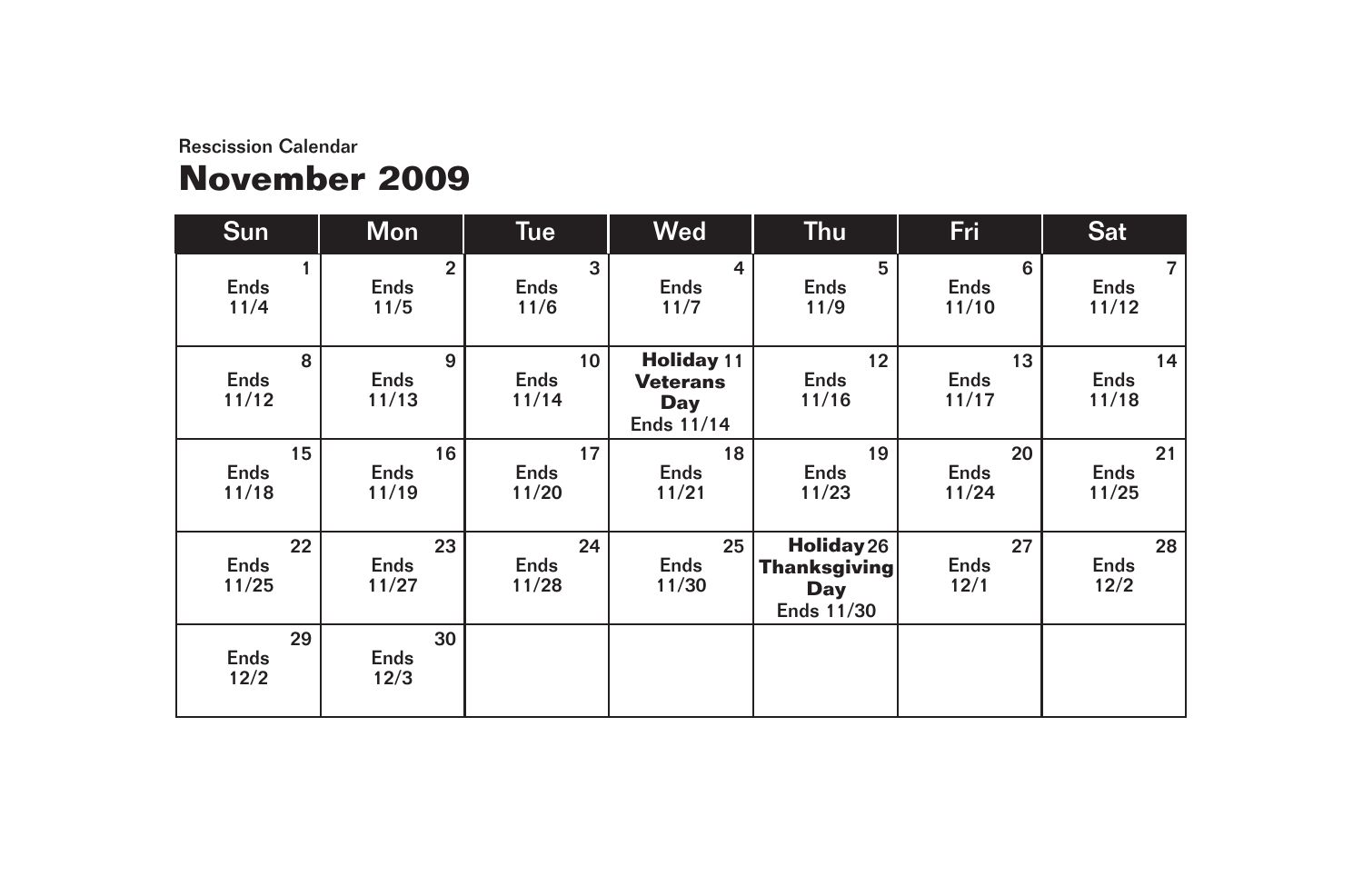## **December 2009**

| <b>Sun</b>                 | <b>Mon</b>                             | <b>Tue</b>                 | <b>Wed</b>                            | <b>Thu</b>                 | Fri                                                | <b>Sat</b>                 |
|----------------------------|----------------------------------------|----------------------------|---------------------------------------|----------------------------|----------------------------------------------------|----------------------------|
|                            |                                        | <b>Ends</b><br>12/4        | $\overline{2}$<br><b>Ends</b><br>12/5 | 3<br><b>Ends</b><br>12/7   | 4<br><b>Ends</b><br>12/8                           | 5<br><b>Ends</b><br>12/9   |
| 6<br><b>Ends</b><br>12/9   | $\overline{7}$<br><b>Ends</b><br>12/10 | 8<br><b>Ends</b><br>12/11  | 9<br><b>Ends</b><br>12/12             | 10<br><b>Ends</b><br>12/14 | 11<br><b>Ends</b><br>12/15                         | 12<br><b>Ends</b><br>12/16 |
| 13<br><b>Ends</b><br>12/16 | 14<br><b>Ends</b><br>12/17             | 15<br><b>Ends</b><br>12/18 | 16<br><b>Ends</b><br>12/19            | 17<br><b>Ends</b><br>12/21 | 18<br><b>Ends</b><br>12/22                         | 19<br><b>Ends</b><br>12/23 |
| 20<br><b>Ends</b><br>12/23 | 21<br>Ends<br>12/24                    | 22<br>Ends<br>12/26        | 23<br><b>Ends</b><br>12/28            | 24<br><b>Ends</b><br>12/29 | Holiday25<br><b>Christmas</b><br>Day<br>Ends 12/29 | 26<br><b>Ends</b><br>12/30 |
| 27<br>Ends<br>12/30        | 28<br><b>Ends</b><br>12/31             | 29<br><b>Ends</b><br>1/2   | 30<br><b>Ends</b><br>1/4              | 31<br><b>Ends</b><br>1/5   |                                                    |                            |